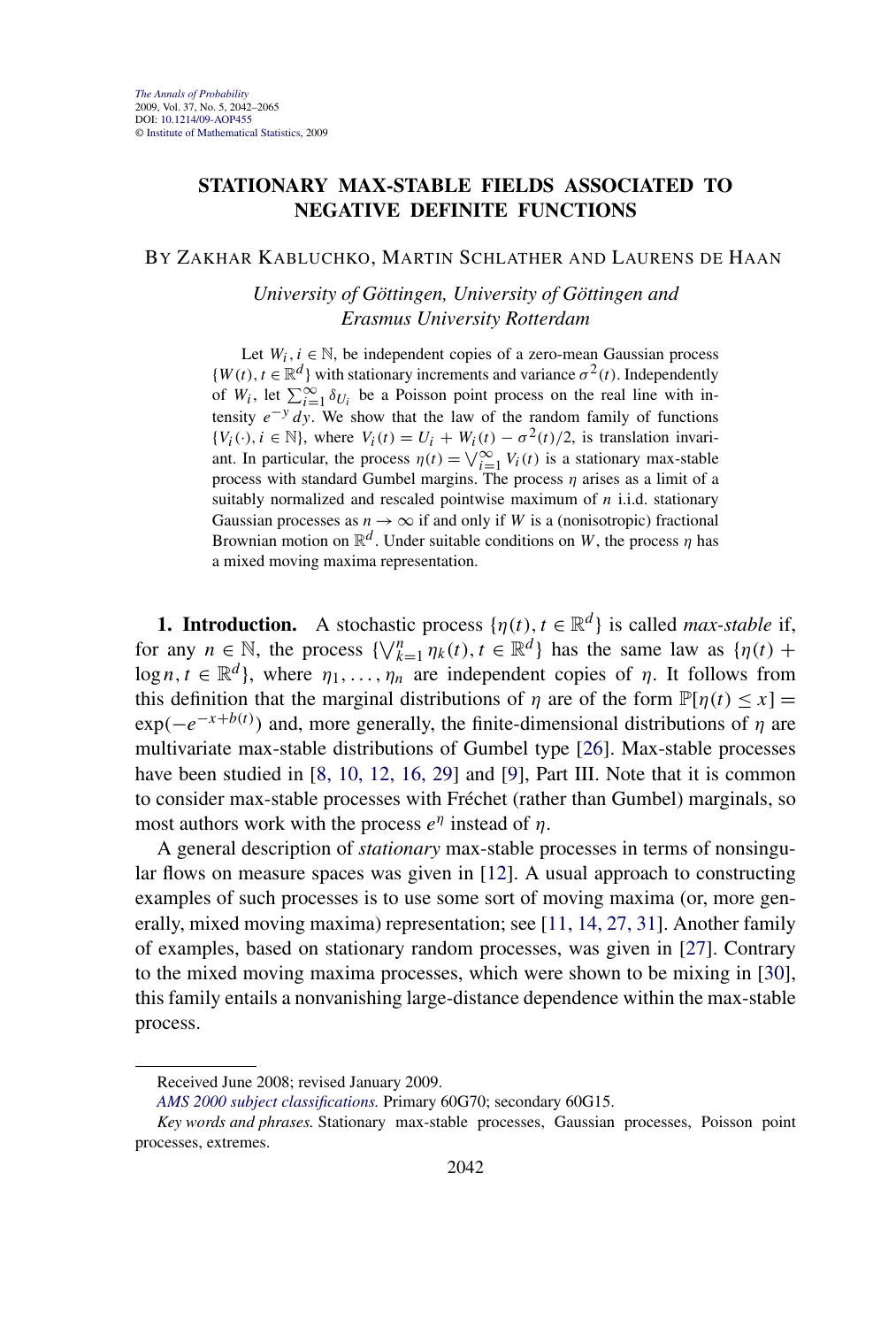<span id="page-1-0"></span>In this paper, we are mainly interested in a remarkable stationary max-stable process constructed by Brown and Resnick in [\[4\]](#page-22-0). Let us recall part of their result (see also Section 9.8 in [\[9\]](#page-22-0) for the two-sided version given here).

THEOREM 1. *Let*  $W_i$ ,  $i \in \mathbb{N}$ , *be independent copies of a standard Brownian motion*  $\{W(t), t \in \mathbb{R}\}$  *and, independently of*  $W_i$ , *let*  $\sum_{i=1}^{\infty} \delta_{U_i}$  *be a Poisson point process on* R *with intensity e*−*<sup>y</sup> dy*. *Then*, *the process*

(1) 
$$
\eta(t) = \bigvee_{i=1}^{\infty} (U_i + W_i(t) - |t|/2)
$$

*is a stationary max-stable process with standard Gumbel margins*.

A natural question arises as to whether further stationary max-stable processes can be constructed by replacing, in the above construction, the drifted Brownian motion  $W(t) - |t|/2$  by other stochastic processes. Thus, we are interested in stochastic processes  $\{\xi(t), t \in \mathbb{R}^d\}$  having the property that the process  $\eta(t) =$  $\bigvee_{i=1}^{\infty} (U_i + \xi_i(t))$  is stationary, where  $U_i, i \in \mathbb{N}$ , are as above and  $\xi_i, i \in \mathbb{N}$ , are independent copies of *ξ* . We call such processes *ξ Brown–Resnick stationary*; see Section [2](#page-3-0) for a more precise definition. In [\[4\]](#page-22-0), two different proofs of Theorem 1 were given. One of them is based on the fact that *e*−*<sup>y</sup> dy* is an invariant measure for the Brownian motion with drift −1*/*2 and can be extended to show that some classes of processes with Markov property are Brown–Resnick stationary; see [\[5,](#page-22-0) [30\]](#page-22-0). The other proof, which uses the connection with the extreme-value theory of Gaussian processes, will be discussed later in Sections [6](#page-12-0) and [8.](#page-20-0)

We are going to show that any Gaussian process with stationary increments becomes Brown–Resnick stationary after subtracting an appropriate drift term. Recall that a random process  $\{W(t), t \in \mathbb{R}^d\}$  is said to have stationary increments if the law of  $\{W(t + t_0) - W(t_0), t \in \mathbb{R}^d\}$  does not depend on the choice of  $t_0 \in \mathbb{R}^d$ . If *W* is a Gaussian process with stationary increments (always supposed to have *zero mean*), then its law is completely characterized by what we shall call the *variogram*

$$
\gamma(t) = \mathbb{E}(W(t+t_0) - W(t_0))^2, \qquad t \in \mathbb{R}^d,
$$

and the variance  $\sigma^2(t) = \text{Var } W(t)$ . It is well known that a function  $\gamma : \mathbb{R}^d \to$  $[0, \infty)$  with  $\gamma(0) = 0$  is a variogram of some Gaussian process with stationary increments if and only if it is negative definite. The latter condition means that  $\gamma(-t) = \gamma(t)$  for every  $t \in \mathbb{R}^d$  and  $\sum_{i,j=1}^n a_i a_j \gamma(t_i - t_j) \leq 0$  for every  $t_1, \ldots, t_n \in \mathbb{R}^d$  and  $a_1, \ldots, a_n \in \mathbb{R}$  satisfying  $\sum_{i=1}^n a_i = 0$ ; see [\[2\]](#page-22-0) for more on negative definite functions. Examples of Gaussian processes with stationary increments are provided by, for example, stationary Gaussian processes, their integrals (if  $d = 1$ ) and fractional (Lévy) Brownian motions, the latter being characterized by  $W(0) = 0$  and  $\gamma(t) = ||t||^{\alpha}$  for some  $\alpha \in (0, 2]$ . Here,  $||t||$  denotes the Euclidean norm of the vector *t*.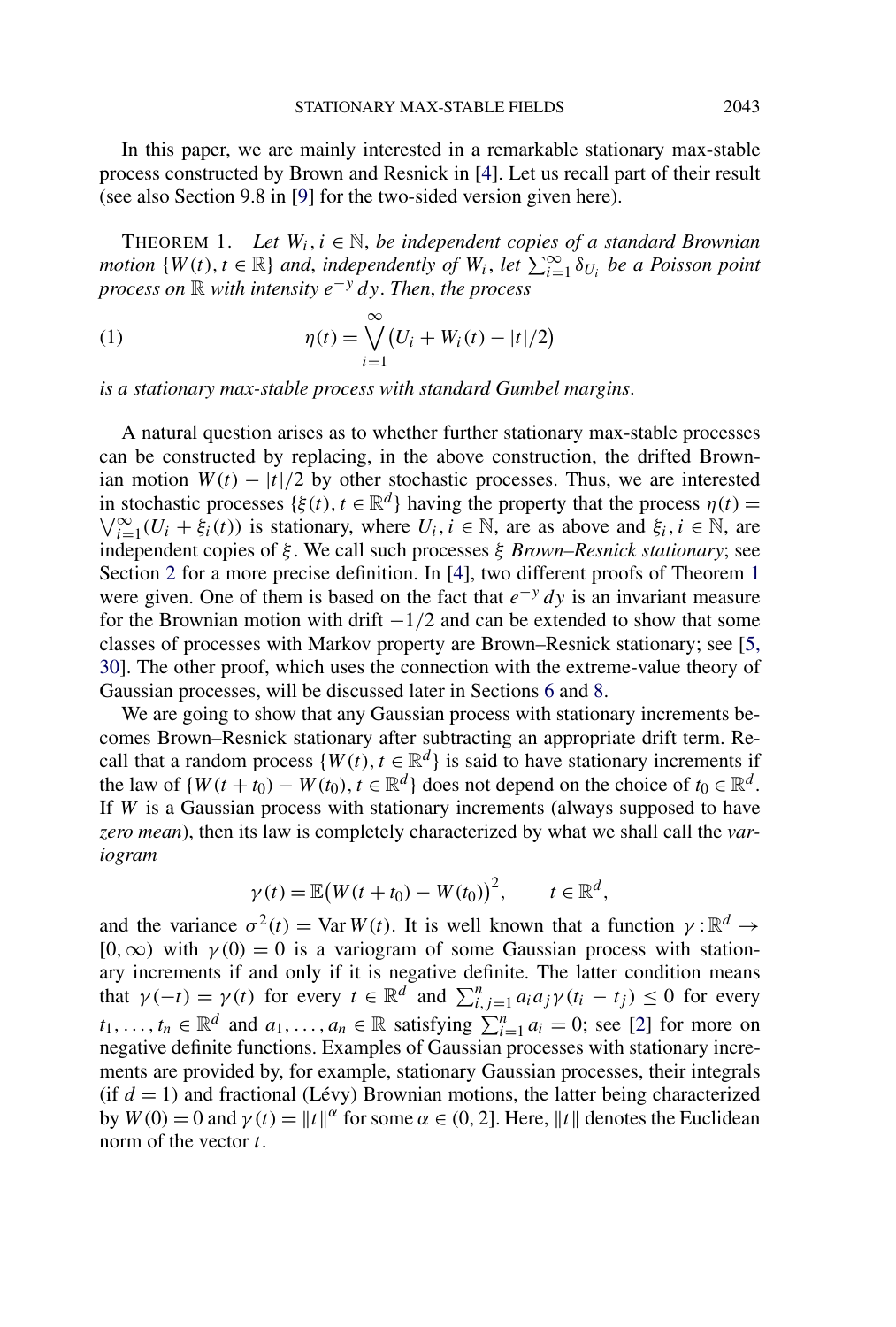<span id="page-2-0"></span>THEOREM 2. Let  $W_i$ ,  $i \in \mathbb{N}$ , be independent copies of a Gaussian process  ${W(t), t \in \mathbb{R}^d}$  *with stationary increments, variance*  $\sigma^2(t)$  *and variogram*  $\gamma(t)$ . *Independently of*  $W_i$ , *let*  $\sum_{i=1}^{\infty} \delta_{U_i}$  *be a Poisson point process on*  $\mathbb R$  *with intensity e*−*<sup>y</sup> dy*. *The process*

(2) 
$$
\eta(t) = \bigvee_{i=1}^{\infty} (U_i + W_i(t) - \sigma^2(t)/2)
$$

*is then a stationary max-stable process with standard Gumbel margins*. *The law of η depends only on the variogram γ* .

The process *η* defined above will be called the *Brown–Resnick process* associated to the variogram *γ*. If  $\gamma(t) = |t|$  [i.e., if the corresponding Gaussian process *W*, under  $W(0) = 0$ , is a standard Brownian motion], then we recover the process of Theorem [1,](#page-1-0) originally considered in [\[4\]](#page-22-0). The Brown–Resnick process corresponding to the variogram  $\gamma(t_1, \ldots, t_d) = |t_1| + \cdots + |t_d|$  was used as a model of extreme spatial rainfall in [\[6\]](#page-22-0) and [\[13\]](#page-23-0). Another natural class of random processes, having the advantage of being isotropic, can be obtained by taking  $\gamma(t) = ||t||^{\alpha}$ ,  $t \in \mathbb{R}^d$ , for some  $\alpha \in (0, 2]$ . If  $\alpha = 2$ , the corresponding drifted Gaussian process  $W(t) - \sigma^2(t)/2$  is a "random parabola" of the form  $W(t) = \langle t, N \rangle - \frac{1}{2}t\|^2/2$ , where the random vector *N* has the standard Gaussian distribution on  $\mathbb{R}^d$  and we recover a process introduced in [\[15\]](#page-23-0) and [\[17\]](#page-23-0); see also [\[11\]](#page-22-0). If  $\gamma$  is bounded, then the process *W* can be chosen to be stationary (after changing the variance and without changing the variogram; see, e.g., Propo-sition 7.13 in [\[2\]](#page-22-0)) and  $\eta$  belongs to the class of max-stable processes considered in Theorem 2 of [\[27\]](#page-23-0).

Different Gaussian processes with stationary increments may have the same variogram. For example, let  $\{W(t), t \in \mathbb{R}\}\$  be a standard Brownian motion and let  $f \in L^2(\mathbb{R})$ . The process  $W_f(t) = W(t) + \int_{\mathbb{R}} f(s) dW(s)$  then has the same variogram  $\gamma(t) = |t|$  as *W* and it is not difficult to see that the laws of  $W_f$  and  $W_g$  coincide if and only if  $f = g$  a.s. The fact that different processes with the same variogram lead to the same  $\eta$  is quite surprising, even in the particular case mentioned above.

The Brown–Resnick processes defined in Theorem 2 have no a priori connection to mixed moving maxima processes mentioned at the beginning of the paper. It was asked in [\[30\]](#page-23-0) if the original Brown–Resnick process corresponding to  $\gamma(t) = |t|$  has a representation as a mixed moving maxima process. We shall show in Section [5](#page-10-0) that the answer is affirmative. More generally, it will be shown that the Brown–Resnick process corresponding to a Gaussian process *W* with stationary increments has a mixed moving maxima representation provided that lim<sub>||t||→∞</sub> $(W(t) - \sigma^2(t)/2) = -\infty$  a.s.

The paper is organized as follows. In Section [2,](#page-3-0) we introduce the notion of Brown–Resnick stationarity. In Section [3,](#page-5-0) we prove a general criterion which allows one to decide whether a given random process *ξ* has the property of Brown– Resnick stationarity in terms of the Laplace transform of the finite-dimensional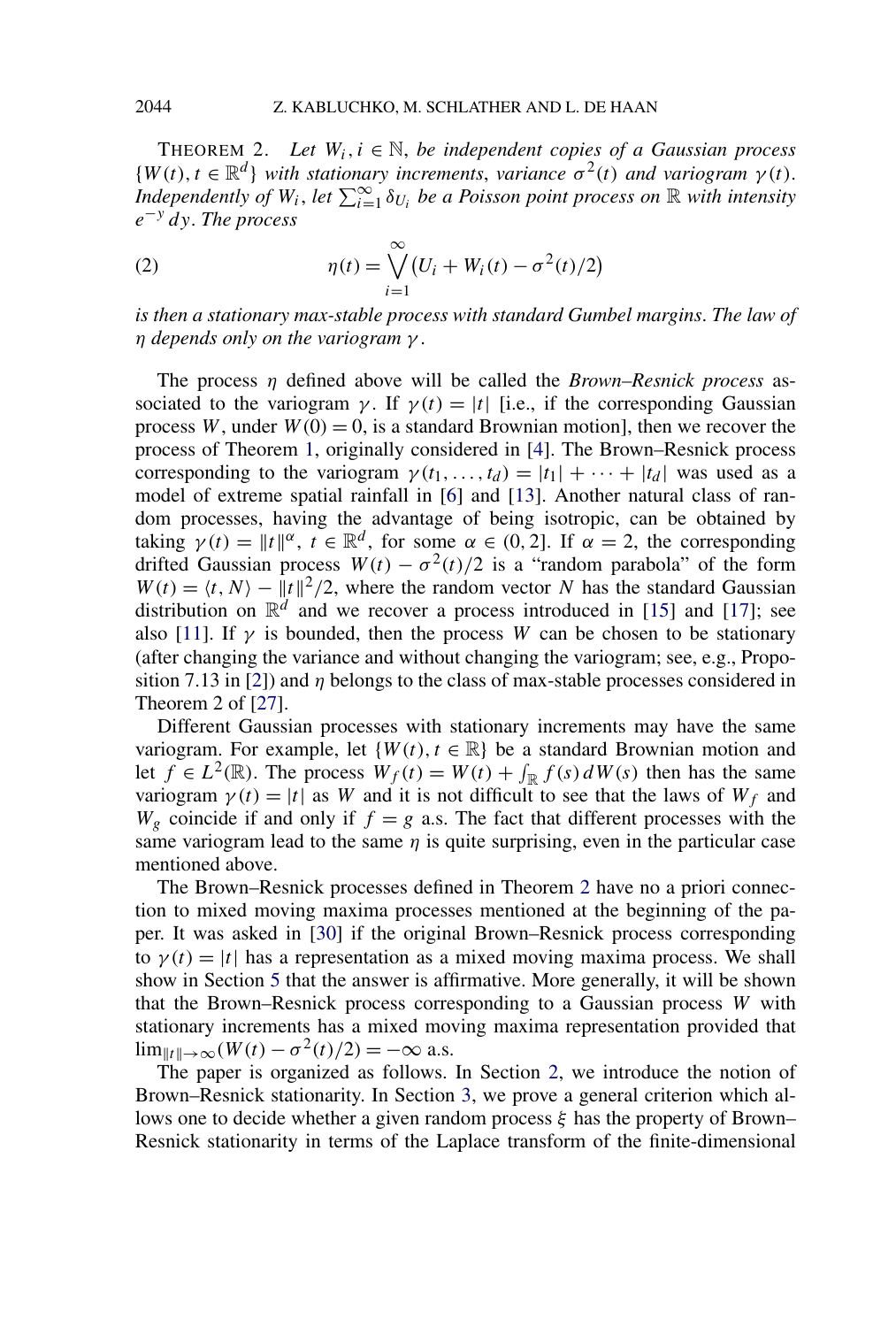<span id="page-3-0"></span>distributions of *ξ* . This criterion is then used in Section [4](#page-8-0) to prove Theorem [2.](#page-2-0) In Section [5,](#page-10-0) we show that Brown–Resnick processes of Theorem [2](#page-2-0) have a mixed moving maxima representation under some conditions on the variogram *γ* . In Sections [6](#page-12-0) and [7,](#page-18-0) we study, generalizing [\[4\]](#page-22-0), extremes of a large number of indepen-dent Gaussian processes. An alternative proof of Theorem [2,](#page-2-0) in the case  $W(0) = 0$ , is given in Section [8.](#page-20-0)

REMARK 3. Two objects will appear frequently in our considerations: the Poisson point process  $\sum_{i=1}^{\infty} \delta_{U_i}$  with intensity  $e^{-y} dy$  on R and the standard *Gumbel distribution* exp $(-e^{-y})$ , which is the distribution of max<sub>*i*∈N</sub> *U<sub>i</sub>*. The transformation  $y \mapsto e^y$  allows us to switch from Gumbel to the more common *Fréchet* notation. That is, if *Y* is a random variable with standard Gumbel distribution, then *Z* =  $e^Y$  has standard Fréchet distribution, meaning that  $\mathbb{P}[Z \le z] = \exp(-1/z)$ ,  $z > 0$ . Further,  $\sum_{i=1}^{\infty} \delta_e v_i$  is a Poisson point process on  $(0, \infty)$  with intensity  $dz/z^2$ . Thus, if  $\eta$  is a max-stable process, as defined at the beginning of the paper, then the process  $e^{\eta}$  is max-stable in the usual sense [\[8\]](#page-22-0).

**2. Brown–Resnick stationarity property.** Let  $\xi_i, i \in \mathbb{N}$ , be independent copies of a random process  $\{\xi(t), t \in \mathbb{R}^d\}$  satisfying

(3) 
$$
\mathbb{E}e^{\xi(t)} < \infty \quad \text{for all } t \in \mathbb{R}^d.
$$

Further, let  $\sum_{i=1}^{\infty} \delta_{U_i}$  be a Poisson point process on R with intensity  $e^{-y} dy$ , independent of the family  $\xi_i$ ,  $i \in \mathbb{N}$ . Define a process  $\{\eta(t), t \in \mathbb{R}^d\}$  by

(4) 
$$
\eta(t) = \bigvee_{i=1}^{\infty} (U_i + \xi_i(t)).
$$

The process  $\eta$  is necessarily max-stable [\[8\]](#page-22-0). To give a short proof of this fact, let  $\eta_1, \ldots, \eta_n$  be independent copies of  $\eta$ , constructed by starting with  $\sum_{i=1}^{\infty} \delta_{U_{i,k}}$ ,  $k = 1, \ldots, n$ , and  $\xi_{i,k}, i \in \mathbb{N}, k = 1, \ldots, n$ , all objects being independent. The superposition  $\sum_{k=1}^{n} \sum_{i=1}^{\infty} \delta_{U_{i,k}}$  is then a Poisson point process on R with intensity  $ne^{-y} dy = e^{-(y-\log n)} dy$ . Hence,  $\sum_{k=1}^{n} \sum_{i=1}^{\infty} \delta_{U_{i,k}-\log n}$  has the law of the Poisson point process with intensity  $e^{-y} dy$ . So, the process  $\bigvee_{k=1}^{n} \eta_k - \log n$  has the same law as *η*, which proves the max-stability of *η*. By [\[8\]](#page-22-0), the converse is also true: any stochastically continuous max-stable process  $\eta$  is of the form (4) for some process *ξ* . The finite-dimensional distributions of *η* were computed in [\[8\]](#page-22-0): given  $t_1, \ldots, t_n \in \mathbb{R}^d$  and  $y_1, \ldots, y_n \in \mathbb{R}$ , we have

(5) 
$$
\mathbb{P}[\eta(t_1) \leq y_1, ..., \eta(t_n) \leq y_n] = \exp\left\{-\mathbb{E}\exp\max_{i=1,...,n}(\xi(t_i) - y_i)\right\}.
$$

In particular, condition (3) ensures that for every  $t \in \mathbb{R}^d$ ,  $\eta(t)$  is finite a.s. We are interested in processes *ξ* leading to a *stationary* process *η*.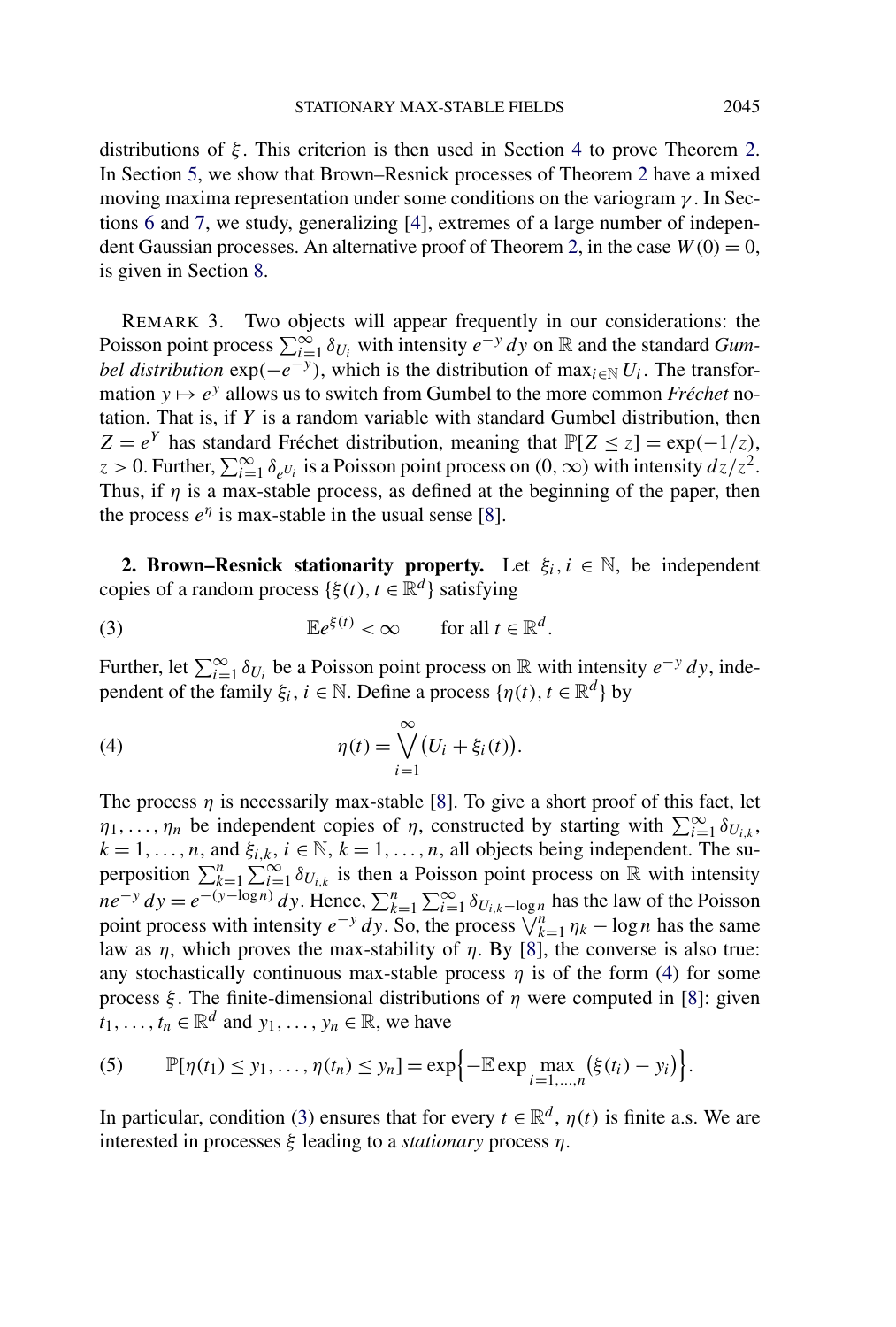<span id="page-4-0"></span>DEFINITION 4. A stochastic process  $\{\xi(t), t \in \mathbb{R}^d\}$  satisfying [\(3\)](#page-3-0) is called *Brown–Resnick stationary* if the process *η* defined in [\(4\)](#page-3-0) is stationary.

It is trivial that every stationary process satisfying [\(3\)](#page-3-0) is Brown–Resnick stationary. However, the converse is not true: by a result of [\[4\]](#page-22-0), the nonstationary process  $\xi(t) = W(t) - |t|/2$ , where  $\{W(t), t \in \mathbb{R}\}\$ is a standard Brownian motion, is Brown–Resnick stationary. The next proposition gives an equivalent, but perhaps more natural, version of Definition 4.

PROPOSITION 5. *A process*  $\{\xi(t), t \in \mathbb{R}^d\}$  *which satisfies* [\(3\)](#page-3-0) *is Brown*– *Resnick stationary if and only if*  $\sum_{i=1}^{\infty} \delta_{U_i+\xi_i(\cdot)}$  *is a translation invariant Poisson point process on the space*  $E = \mathbb{R}^{\mathbb{R}^d}$  *.* 

Before we can start the proof, we need to introduce some notation. We endow  $E = \mathbb{R}^{\mathbb{R}^d}$ , the space of real-valued functions on  $\mathbb{R}^d$ , with the product *σ*-algebra  $B(E)$  generated by the finite-dimensional cylinder sets, that is, by the sets of the form

(6) 
$$
C_{t_1,...,t_n}(B) = \{f : \mathbb{R}^d \to \mathbb{R} : (f(t_1),...,f(t_n)) \in B\},\
$$

where  $t_1, \ldots, t_n \in \mathbb{R}^d$  and *B* is a Borel set in  $\mathbb{R}^n$ . If the processes  $\xi_i$  have continuous sample paths, then  $E = C(\mathbb{R}^d)$ , the space of continuous functions, could be considered as well. Let  $\mathcal{M}(E)$  be the space of all measures on  $E$  which have the form  $\mu = \sum_{i=1}^{\infty} \delta_{f_i}$  for some  $f_i \in E$  and which are locally finite [i.e., finite on all cylinder sets of the form (6) with bounded *B*]. We endow  $\mathcal{M}(E)$  with the  $\sigma$ -algebra  $\mathcal{B}(\mathcal{M}(E))$  generated by the maps  $F_{t_1,\dots,t_n;B}$ :  $\mathcal{M}(E) \to \mathbb{N}_0 \cup \{\infty\},$  $\mu \mapsto \mu(C_{t_1,\dots,t_n}(B))$ . A point process on *E* is a random variable  $\Theta : \Omega \to \mathcal{M}(E)$ , defined on some probability space  $\Omega$  and taking values in  $\mathcal{M}(E)$ . Also, recall (see [\[19, 26\]](#page-23-0)) that for a locally finite measure  $\Lambda$  on  $E$ , a Poisson point process with intensity  $\Lambda$  is a point process  $\Theta$  :  $\Omega$  →  $\mathcal{M}(E)$  such that  $\Theta(\cdot)(A)$  ∼ Poiss( $\Lambda(A)$ ) for each  $A \in \mathcal{B}(E)$ ,  $\Lambda(A) < \infty$ , and the random variables  $\Theta(\cdot)(A_i)$ ,  $i \in \mathbb{N}$ , are independent provided  $A_i \in \mathcal{B}(E)$  are disjoint.

We define a family of operators  $T_h: \mathcal{M}(E) \to \mathcal{M}(E)$ ,  $h \in \mathbb{R}^d$ , as follows: for  $\mu = \sum_{i=1}^{\infty} \delta_{f_i} \in \mathcal{M}(E)$ , we define  $T_h(\mu) = \sum_{i=1}^{\infty} \delta_{f_i(\cdot+h)}$ . A point process on *E* is called *translation invariant* if its distribution, viewed as a probability measure on  $\mathcal{M}(E)$ , is invariant with respect to the family  $T_h$ . A measure  $\Lambda$  on the space E is called translation invariant if, for every  $A \in \mathcal{B}(E)$  and every  $h \in \mathbb{R}^d$ , we have  $\Lambda(A) = \Lambda({f \cdot + h): f \in A}$ *)*. A Poisson point process  $\Theta$  on *E* is translation invariant if and only if its intensity measure  $\Lambda$  is translation invariant.

PROOF OF PROPOSITION 5. Let  $\mathbb{P}_{\xi}$  be the law of  $\xi$  on the space  $E = \mathbb{R}^{\mathbb{R}^d}$ . Define a map  $\pi : \mathbb{R} \times E \to E$  by  $\pi(U, \xi(\cdot)) = U + \xi(\cdot)$  and let  $\Lambda$  be the pushforward of the measure  $e^{-y} dy \times d\mathbb{P}_{\xi}$  by the map  $\pi$  [i.e., for  $A \in \mathcal{B}(E)$ , define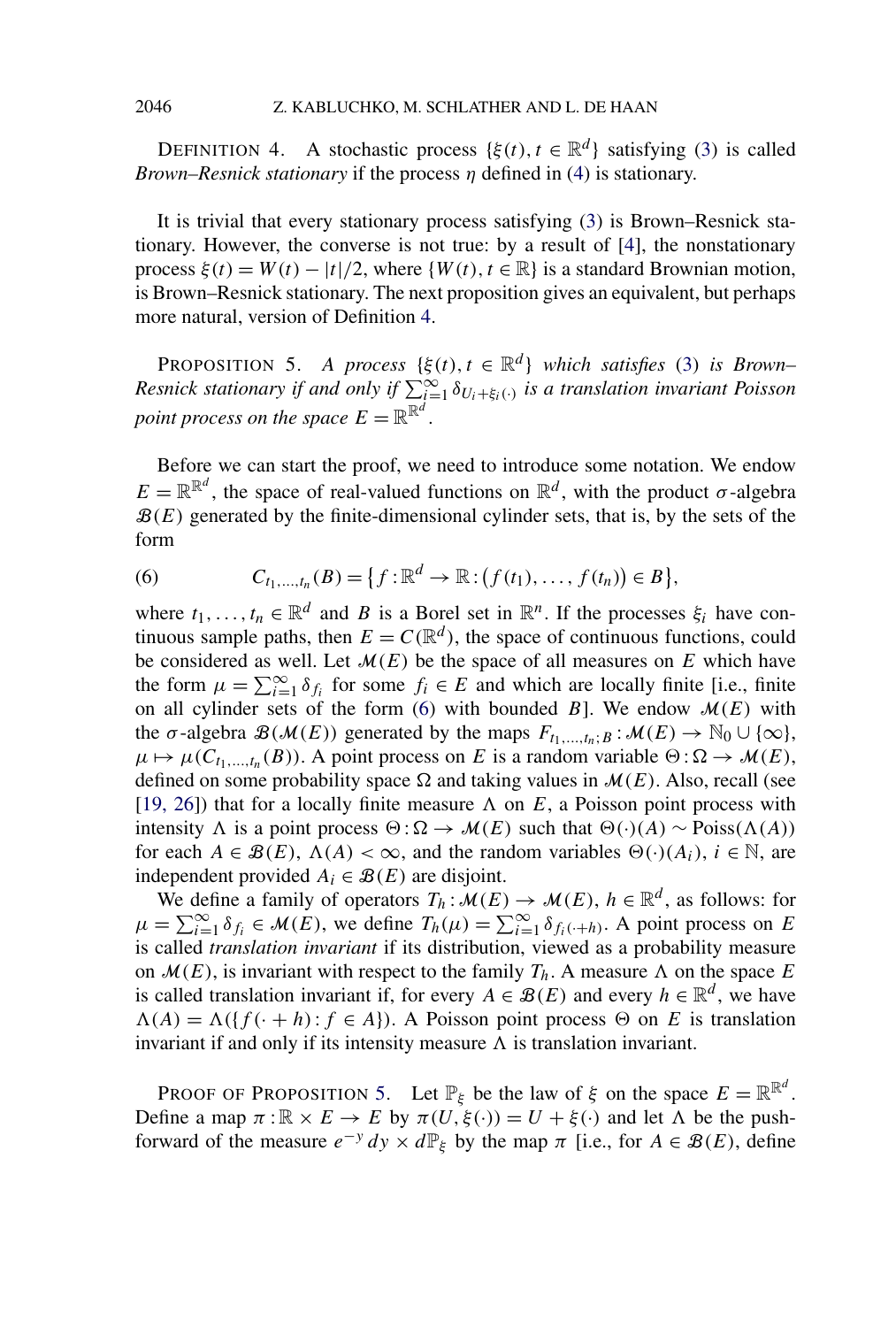<span id="page-5-0"></span> $\Lambda(A) = \int_{\pi^{-1}(A)} e^{-y} dy \times d\mathbb{P}_{\xi}$ . We show that condition [\(3\)](#page-3-0) implies that the measure  $\Lambda$  is locally finite. To this end, take  $t \in \mathbb{R}^d$  and let  $A_{t,k} = \{f \in E : f(t) > k\}$ ,  $k \in \mathbb{Z}$ . Then,

$$
\Lambda(A_{t,k}) = \int_{\mathbb{R}} e^{-y} \mathbb{P}[\xi(t) > k - y] dy = e^{-k} \int_{\mathbb{R}} e^{z} \mathbb{P}[\xi(t) > z] dz,
$$

which is finite, by [\(3\)](#page-3-0). Since any bounded cylinder set is contained in some  $A_{t,k}$ , the measure  $\Lambda$  is locally finite. Since  $\bigcup_{k \in \mathbb{Z}} A_k = E$ , the measure  $\Lambda$  is  $\sigma$ -finite.

The random measure  $\sum_{i=1}^{\infty} \delta_{(U_i,\xi_i(\cdot))}$  may be viewed as a Poisson point process on  $\mathbb{R} \times E$  with intensity  $e^{-y} dy \times d\mathbb{P}_{\xi}$ . Therefore, by a general mapping theorem  $\left(\text{see } [19]\right), \sum_{i=1}^{\infty} \delta_{U_i+\xi_i(\cdot)}$  $\left(\text{see } [19]\right), \sum_{i=1}^{\infty} \delta_{U_i+\xi_i(\cdot)}$  $\left(\text{see } [19]\right), \sum_{i=1}^{\infty} \delta_{U_i+\xi_i(\cdot)}$  is a Poisson point process on *E* with intensity measure  $\Lambda$ . Given  $t_1, ..., t_n \in \mathbb{R}^d$ ,  $y_1, ..., y_n \in \mathbb{R}$  and denoting  $B = \mathbb{R}^n \setminus \mathbb{X}_{j=1}^n(-\infty, y_j]$ , we have

(7) 
$$
\mathbb{P}[\eta(t_1) \le y_1, ..., \eta(t_n) \le y_n] = \mathbb{P}[\nexists i \in \mathbb{N} : U_i + \xi_i(\cdot) \in C_{t_1, ..., t_n}(B)]
$$

$$
= \exp(-\Lambda(C_{t_1, ..., t_n}(B))).
$$

Now, suppose that the point process  $\sum_{i=1}^{\infty} \delta_{U_i+\xi_i(\cdot)}$  is translation invariant. It follows that its intensity measure  $\Lambda$  is translation invariant. Equation (7) then implies that the process  $\eta$  is stationary. Conversely, if  $\eta$  is stationary, then, again using (7), we obtain that

$$
\Lambda(C_{t_1+h,\dots,t_n+h}(B)) = \Lambda(C_{t_1,\dots,t_n}(B))
$$

for every set *B* of the form  $\mathbb{R}^n \setminus \{bb{X}\}_{j=1}^n$  ( $-\infty$ , y<sub>j</sub> ] and every  $h \in \mathbb{R}^d$ . The translation invariance of  follows from this, using uniqueness of extension of measures and the  $\sigma$ -finiteness of  $\Lambda$ .  $\square$ 

**3. A general stationarity criterion.** In this section, we prove a general criterion for the Brown–Resnick stationarity of a given process in terms of Laplace transforms of its finite-dimensional distributions. Let  $\{\xi(t), t \in \mathbb{R}^d\}$  be a random process satisfying [\(3\)](#page-3-0). For  $t_1, \ldots, t_n \in \mathbb{R}^d$ , denote by  $\mathbb{P}_{t_1, \ldots, t_n}$  the distribution of the random vector  $(\xi(t_1),..., \xi(t_n))$ . An application of Hölder's inequality shows that the Laplace transform of the measure  $\mathbb{P}_{t_1,\dots,t_n}$ , defined by

$$
\varphi_{t_1,...,t_n}(u_1,...,u_n)=\int_{\mathbb{R}^n}e^{u_1x_1+...+u_nx_n}\,d\mathbb{P}_{t_1,...,t_n}(x_1,...,x_n),
$$

is finite provided  $u_i \in [0, 1]$ ,  $\sum_{i=1}^{n} u_i \leq 1$ .

PROPOSITION 6. *A random process*  $\{\xi(t), t \in \mathbb{R}^d\}$  *satisfying the moment condition* [\(3\)](#page-3-0) *is Brown–Resnick stationary if and only if*

(8) 
$$
\varphi_{t_1,...,t_n}(u_1,...,u_n)=\varphi_{t_1+h,...,t_n+h}(u_1,...,u_n)
$$

*for every*  $h, t_1, \ldots, t_n \in \mathbb{R}^d$  *and any*  $u_1, \ldots, u_n \in [0, 1]$  *satisfying*  $\sum_{i=1}^n u_i = 1$ .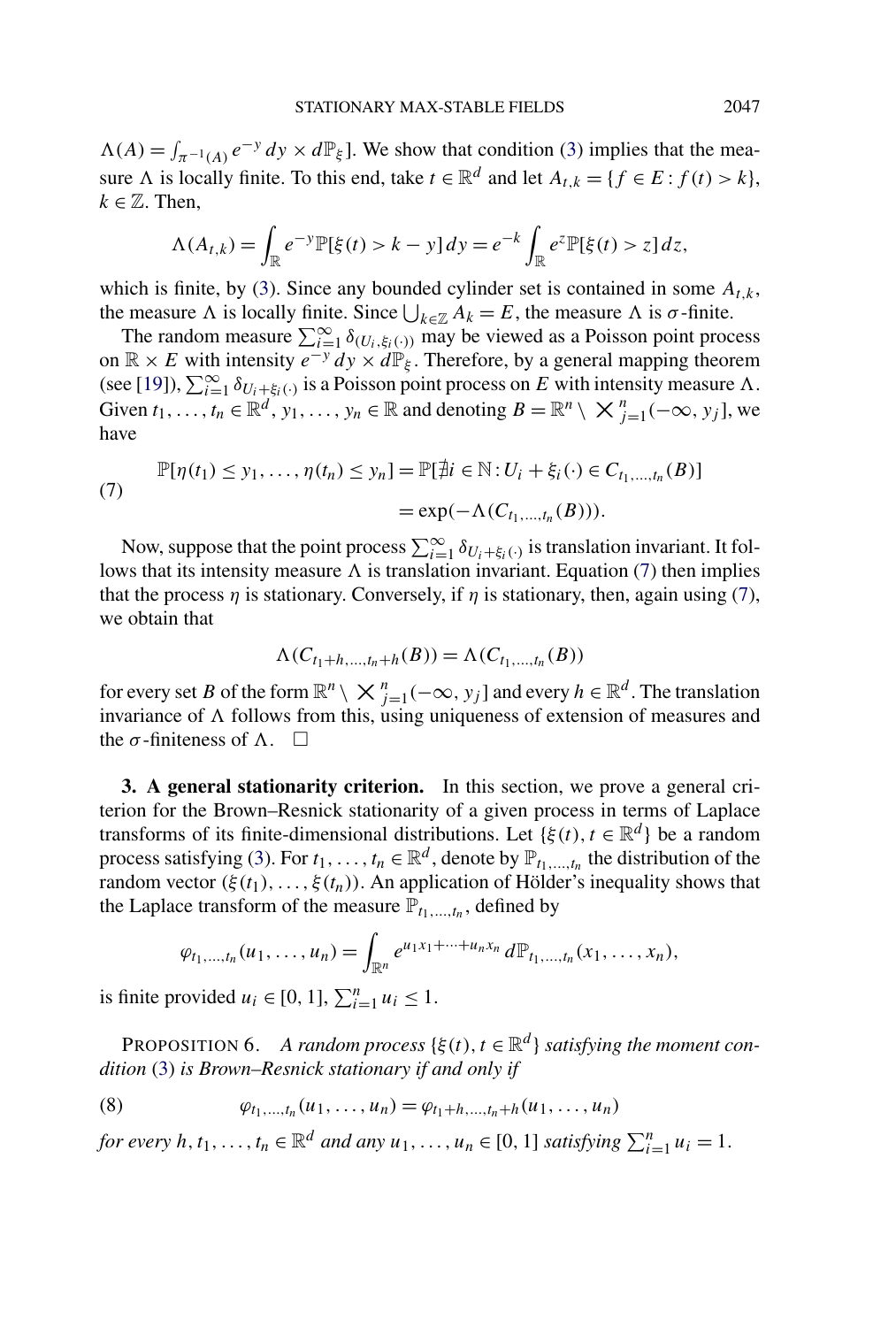<span id="page-6-0"></span>We need the following lemma on the uniqueness of the Laplace transform.

LEMMA 7. Let  $μ_1$  *and*  $μ_2$  *be two finite measures on*  $\mathbb{R}^n$  *with Laplace transforms*  $\psi_1(t) = \int_{\mathbb{R}^n} e^{\langle t,s \rangle} d\mu_1(s)$  and  $\psi_2(t) = \int_{\mathbb{R}^n} e^{\langle t,s \rangle} d\mu_2(s)$  such that  $\psi_1$  and  $\psi_2$ *are finite and equal on some open set*  $D \subset \mathbb{R}^n$ . *Then*,  $\mu_1 = \mu_2$ .

PROOF. If  $\psi_1$  and  $\psi_2$  are finite on *D*, then they are finite on the complexification of *D*, that is, on the set  $D^c = \{t \in \mathbb{C}^n : \text{Re } t \in D\}$ . Since  $\psi_1$  and  $\psi_2$  are analytic functions coinciding on *D*, they must coincide on  $D^c$ . Let  $t_0 \in D$ . Then,  $s \mapsto$  $\psi_1(t_0 + is)$  is the characteristic function of the finite measure  $e^{t_0 t_0 t} d\mu_1(t)$ . Now,  $\psi_1(t_0 + is) = \psi_2(t_0 + is)$  and the fact that a finite measure is uniquely determined by its characteristic function together imply that  $e^{t_0} \cdot \partial d\mu_1(\cdot) = e^{t_0} \cdot \partial d\mu_2(\cdot)$ . Hence,  $\mu_1 = \mu_2$ .  $\Box$ 

PROOF OF PROPOSITION [6.](#page-5-0) We use the notation of the previous section. Our goal is to show that the intensity measure  $\Lambda$  is translation invariant if and only if [\(8\)](#page-5-0) holds. For a set  $B \subset \mathbb{R}^n$  and  $x \in \mathbb{R}$ , let  $B + x = B + (x, x, \dots, x)$ . For a cylinder set  $C_{t_1,\,\dots,t_n}(B)$  [recall [\(6\)](#page-4-0)], we have

$$
\Lambda(C_{t_1,\ldots,t_n}(B))
$$
\n
$$
= \int_{\mathbb{R}} e^x \mathbb{P}_{t_1,\ldots,t_n}(B+x) dx
$$
\n
$$
= \int_{\mathbb{R}} \int_{\mathbb{R}^n} e^x 1_{B+x}(y_1,\ldots,y_n) d\mathbb{P}_{t_1,\ldots,t_n}(y_1,\ldots,y_n) dx
$$
\n
$$
= \int_{\mathbb{R}} \int_{\mathbb{R}^n} e^{y_1} e^{x-y_1} 1_{B+x-y_1}(0, y_2-y_1,\ldots,y_n-y_1) d\mathbb{P}_{t_1,\ldots,t_n}(y_1,\ldots,y_n) dx
$$
\n
$$
= \int_{\mathbb{R}} \int_{\mathbb{R}^n} e^{y_1} e^z 1_{B+x}(0, y_2-y_1,\ldots,y_n-y_1) d\mathbb{P}_{t_1,\ldots,t_n}(y_1,\ldots,y_n) dz.
$$

Consider a measure  $\mu_{t_1,...,t_n}$  on  $\mathbb{R}^n$ , defined on Borel sets  $A \subset \mathbb{R}^n$  by

$$
\mu_{t_1,\dots,t_n}(A) = \int_{\mathbb{R}^n} e^{y_1} 1_A(0, y_2 - y_1, \dots, y_n - y_1) d\mathbb{P}_{t_1,\dots,t_n}(y_1, \dots, y_n).
$$

Note that, by [\(3\)](#page-3-0), we have  $\mu_{t_1,\dots,t_n}(A) \leq \mathbb{E}e^{\xi(t_1)} < \infty$  and therefore the measure  $\mu_{t_1,\dots,t_n}$  is finite. The measure  $\mu_{t_1,\dots,t_n}$  may be viewed as a type of exponentially weighted projection of the measure  $\mathbb{P}_{t_1,\,\ldots,t_n}$  onto the  $(n-1)$ -dimensional hyperplane  $\{(x_i)_{i=1}^n \in \mathbb{R}^n : x_1 = 0\}$ . We have

(9) 
$$
\Lambda(C_{t_1,...,t_n}(B)) = \int_{\mathbb{R}} e^z \mu_{t_1,...,t_n}(B+z) dz.
$$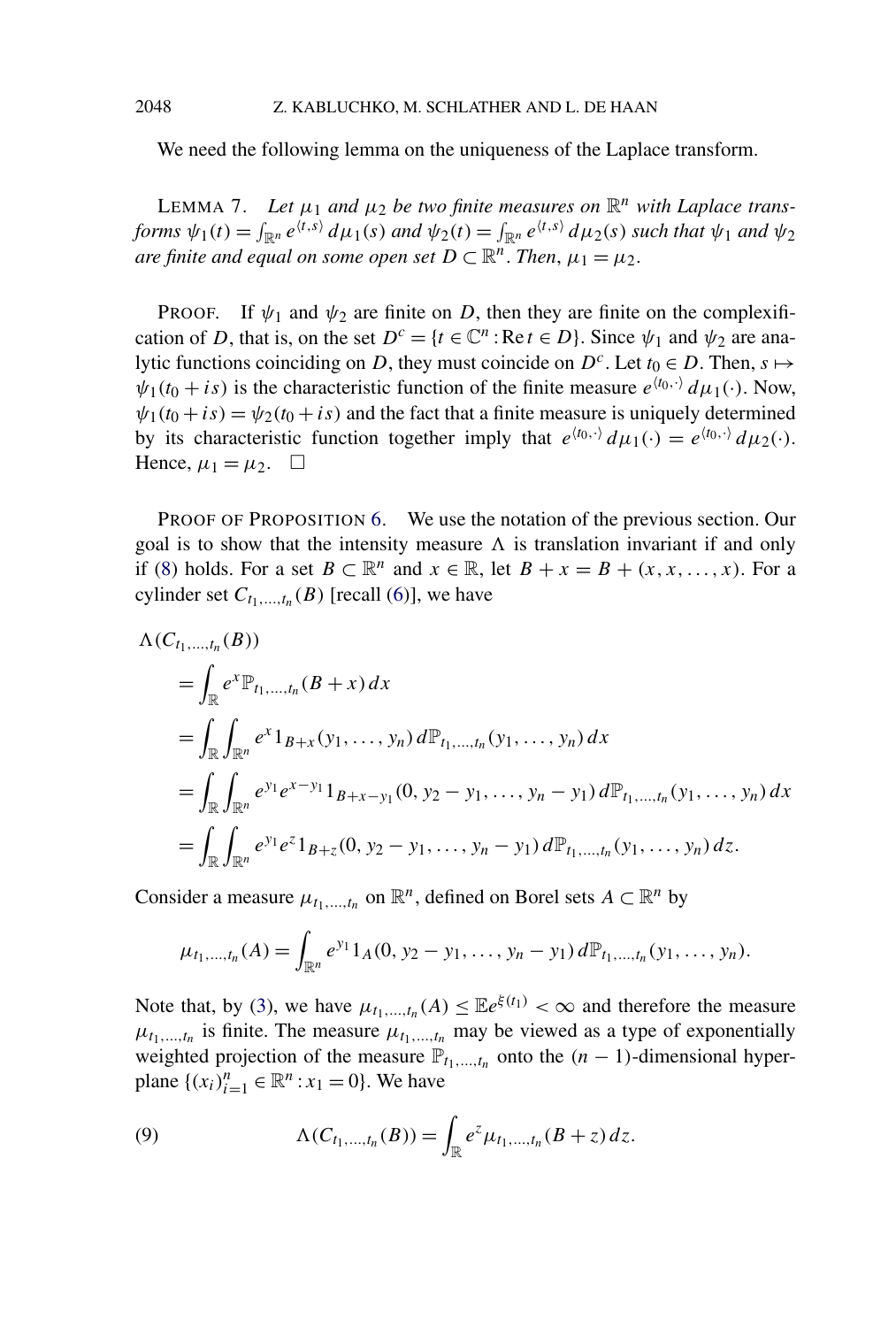<span id="page-7-0"></span>The Laplace transform of  $\mu_{t_1,\dots,t_n}$  is given by

(10)  
\n
$$
\psi_{t_1,\dots,t_n}(u_1,\dots,u_n)
$$
\n
$$
= \int_{\mathbb{R}^n} e^{y_1} e^{u_2(y_2-y_1)+\dots+u_n(y_n-y_1)} d\mathbb{P}_{t_1,\dots,t_n}(y_1,\dots,y_n)
$$
\n
$$
= \int_{\mathbb{R}^n} e^{y_1(1-\sum_{i=2}^n u_i)+y_2u_2+\dots+y_nu_n} d\mathbb{P}_{t_1,\dots,t_n}(y_1,\dots,y_n)
$$
\n
$$
= \varphi_{t_1,\dots,t_n}\bigg(1-\sum_{i=2}^n u_i,u_2,\dots,u_n\bigg),
$$

where  $\varphi_{t_1,\dots,t_n}$  is the Laplace transform of the measure  $\mathbb{P}_{t_1,\dots,t_n}$ . Note that  $\psi_{t_1,\dots,t_n}$ does not depend on *u*1.

Now, suppose that [\(8\)](#page-5-0) holds. We then obtain

(11) 
$$
\psi_{t_1,...,t_n}(u_1,...,u_n)=\psi_{t_1+h,...,t_n+h}(u_1,...,u_n)
$$

provided that  $u_i \in [0, 1]$ ,  $\sum_{i=2}^n u_i \le 1$ , which, by Lemma [7,](#page-6-0) implies that  $\mu_{t_1, \dots, t_n} =$  $\mu_{t_1+h,\dots,t_n+h}$  and hence, by [\(9\)](#page-6-0),

(12) 
$$
\Lambda(C_{t_1+h,\dots,t_n+h}(B)) = \Lambda(C_{t_1,\dots,t_n}(B)).
$$

This proves the translation invariance of  $\Lambda$  on the semi-ring of the cylinder sets. Using the theorem on the uniqueness of the extension of measures and the fact that  $\Lambda$  is  $\sigma$ -finite, we obtain the translation invariance of  $\Lambda$  on the whole  $\sigma$ -algebra B*(E)*.

Now, suppose that  $\Lambda$  is translation invariant. It follows that  $(12)$  holds and thus, using  $(9)$ ,

$$
\int_{\mathbb{R}} e^{z} \mu_{t_1,...,t_n}(B+z) dz = \int_{\mathbb{R}} e^{z} \mu_{t_1+h,...,t_n+h}(B+z) dz
$$

for every Borel set  $B \subset \mathbb{R}^n$  and every  $h, t_1, \ldots, t_n \in \mathbb{R}^d$ . Since the measure  $\mu_{t_1, \ldots, t_n}$ is concentrated on the hyperplane  $\{(x_i)_{i=1}^n \in \mathbb{R}^n : x_1 = 0\}$ , it follows that, actually,  $\mu_{t_1,\dots,t_n} = \mu_{t_1+h,\dots,t_n+h}$ . By considering the Laplace transforms, we obtain that (11) holds, from which [\(8\)](#page-5-0) follows. This completes the proof.  $\Box$ 

As an immediate consequence of the above proposition, we obtain the following nontrivial corollaries:

COROLLARY 8. Let  $\{\xi'(t), t \in \mathbb{R}^d\}$  and  $\{\xi''(t), t \in \mathbb{R}^d\}$  be two independent *processes*, *both having the Brown–Resnick stationarity property*. *The process ξ* + *ξ is then also Brown–Resnick stationary*.

COROLLARY 9. *Let*  $\{\xi_1(t), t \in \mathbb{R}^{d_1}\}\$  *and*  $\{\xi_2(t), t \in \mathbb{R}^{d_2}\}\$  *be independent Brown–Resnick stationary processes. The process*  $\{\xi(t_1, t_2), (t_1, t_2) \in \mathbb{R}^{d_1+d_2}\}\$  de*fined by*  $\xi(t_1, t_2) = \xi_1(t_1) + \xi_2(t_2)$  *is then Brown–Resnick stationary.*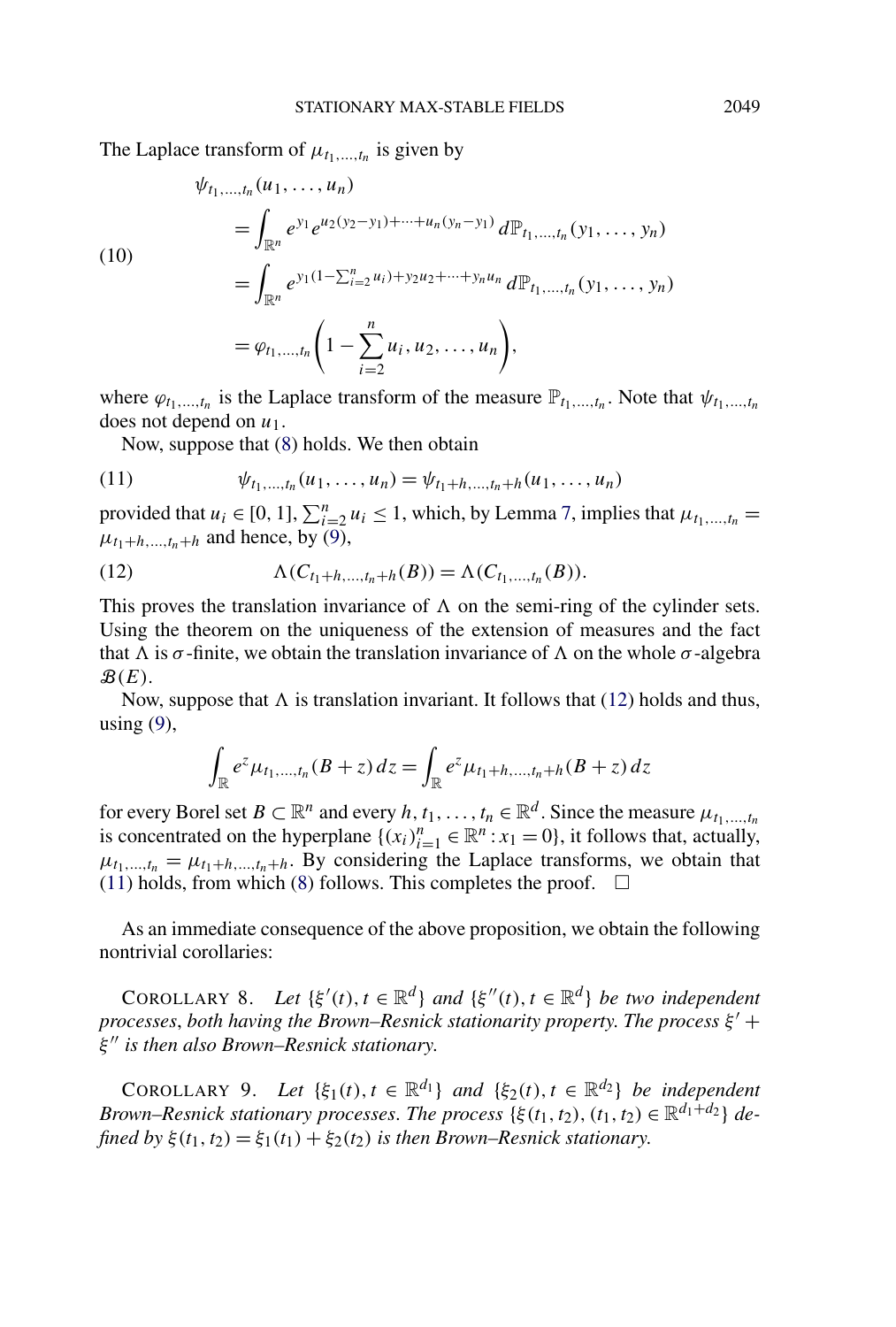## <span id="page-8-0"></span>**4. Max-stable processes associated to variograms.**

THEOREM 10. Let  $\{W(t), t \in \mathbb{R}^d\}$  be a Gaussian process with stationary in*crements and variance*  $\sigma^2(t)$ *. The process*  $\xi(t) = W(t) - \sigma^2(t)/2$  *is then Brown– Resnick stationary*.

**PROOF.** Recall our standing assumption  $\mathbb{E}(W(t)) = 0$ . It follows from the definition of the variogram  $\gamma(t) = \mathbb{E}(W(t) - W(0))^2$  that we have

Cov(W(t), W(s)) = 
$$
\sigma^2(t)/2 + \sigma^2(s)/2 - \gamma(t - s)/2
$$
.

We are going to apply Proposition [6](#page-5-0) to  $\xi(t)$ . Note that  $\mathbb{E}e^{\xi(t)} = 1$ , which shows that [\(3\)](#page-3-0) is satisfied. We need to prove that [\(8\)](#page-5-0) holds. The distribution  $\mathbb{P}_{t_1,...,t_n}$  of the random vector  $(\xi(t_1),..., \xi(t_n))$  is a multivariate Gaussian distribution whose expectation vector  $(\mu_i)_{i=1,...,n}$  and covariance matrix  $(\sigma_{ij})_{i,j=1,...,n}$  are given, respectively, by

(13) 
$$
\mu_i = -\sigma^2(t_i)/2
$$
 and  $\sigma_{ij} = \sigma^2(t_i)/2 + \sigma^2(t_j)/2 - \gamma(t_i - t_j)/2$ .

The Laplace transform of  $\mathbb{P}_{t_1,\ldots,t_n}$  is given by

(14) 
$$
\varphi_{t_1,...,t_n}(u_1,...,u_n) = \exp\biggl(\sum_{i=1}^n \mu_i u_i + \frac{1}{2}\sum_{i,j=1}^n \sigma_{ij} u_i u_j\biggr).
$$

Let  $u_1, \ldots, u_n \in [0, 1]$  satisfy  $\sum_{i=1}^n u_i = 1$ . By substituting  $u_1 = 1 - \sum_{i=2}^n u_i$  into (14) and using (13), we obtain that

(15) 
$$
\varphi_{t_1,...,t_n}(u_1,...,u_n) = \exp(L + \frac{1}{2}Q),
$$

where  $L = L_{t_1,\dots,t_n}(u_2,\dots,u_n)$  and  $Q = Q_{t_1,\dots,t_n}(u_2,\dots,u_n)$  are the linear part and the quadratic part, respectively (the constant term is easily seen to be zero). The linear part is given by

(16) 
$$
L = \sum_{i=2}^{n} (\mu_i - \mu_1 + \sigma_{1i} - \sigma_{11}) u_i = -\frac{1}{2} \sum_{i=2}^{n} \gamma (t_i - t_1) u_i.
$$

The quadratic part is easily seen to be

(17)  
\n
$$
Q = \sum_{i,j=2}^{n} (\sigma_{ij} - \sigma_{1i} - \sigma_{1j} + \sigma_{11}) u_i u_j
$$
\n
$$
= \frac{1}{2} \sum_{i,j=2}^{n} (\gamma (t_i - t_1) + \gamma (t_j - t_1) - \gamma (t_j - t_i)) u_i u_j.
$$

Thus, both terms *L* and *Q* do not change if one replaces  $t_1, \ldots, t_n$  by  $t_1 +$  $h, \ldots, t_n + h$ . Hence, [\(8\)](#page-5-0) holds and the proof is complete.  $\Box$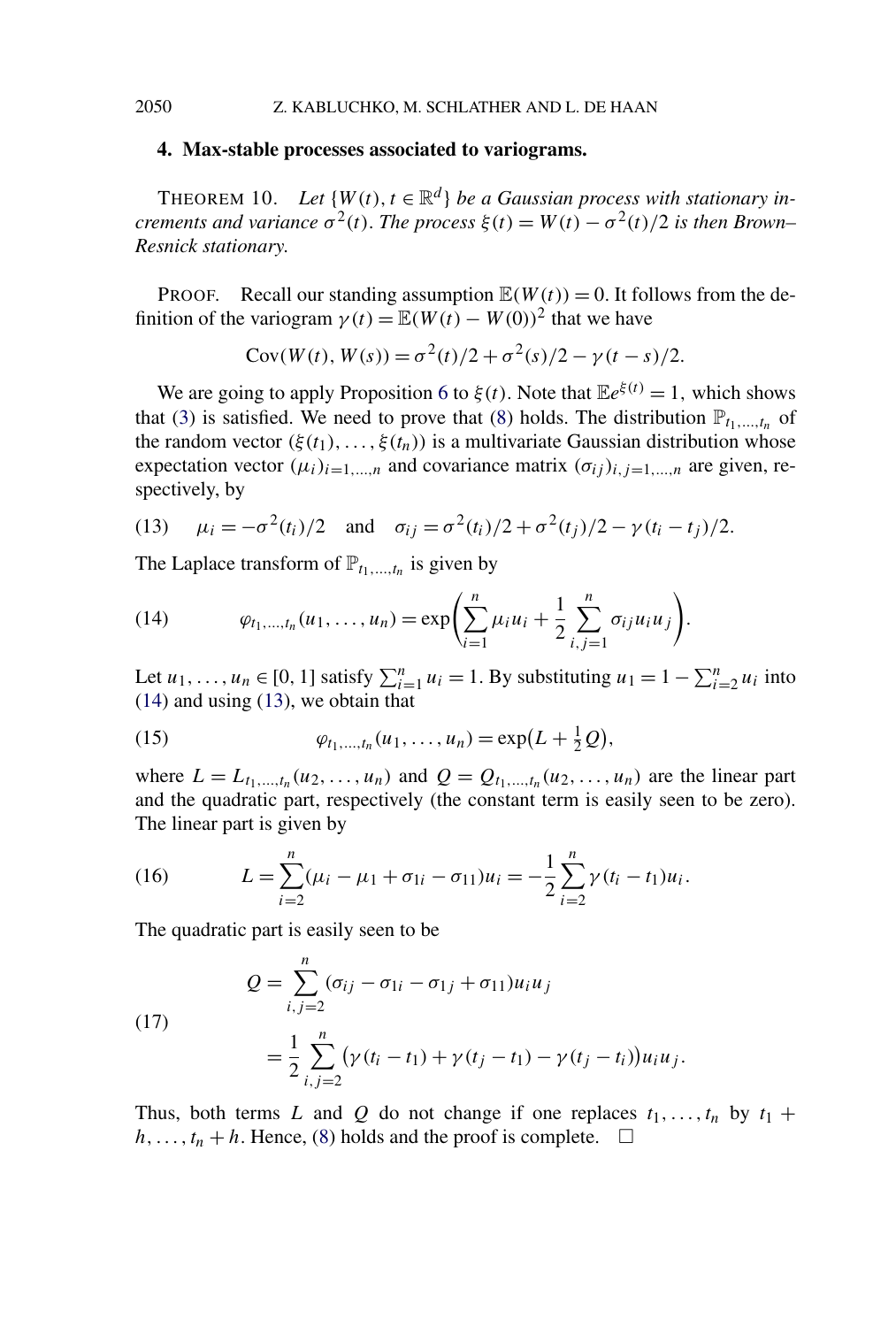<span id="page-9-0"></span>PROPOSITION 11. Let W' and W" be two Gaussian processes with station*ary increments*, *having the same variogram γ(t) and possibly different variances*  $\sigma^{2}(t)$  *and*  $\sigma^{1/2}(t)$ . Let  $\Lambda'$  (resp.,  $\Lambda''$ ) be the intensity of the Poisson point process *constructed as in Section* [2](#page-3-0) *with*  $\xi$  *replaced by*  $W' - \sigma'^2/2$  (*resp.,*  $W'' - \sigma''^2/2$ ). *Then*,  $\Lambda' = \Lambda''$ .

PROOF. Formulas [\(15\)](#page-8-0), [\(16\)](#page-8-0) and [\(17\)](#page-8-0) of the previous proof show that  $\varphi'_{t_1,...,t_n} = \varphi''_{t_1,...,t_n}$ , which, by [\(10\)](#page-7-0), implies that  $\psi'_{t_1,...,t_n} = \psi''_{t_1,...,t_n}$ . Here, all objects marked with ' (resp., ") correspond to *W*<sup>'</sup> (resp., *W*<sup>''</sup>). Lemma [7](#page-6-0) yields  $\mu'_{t_1,\dots,t_n} = \mu''_{t_1,\dots,t_n}$ . Now, [\(9\)](#page-6-0) shows that for every cylinder set  $C_{t_1,\dots,t_n}(B)$ , we have

$$
\Lambda'(C_{t_1,\ldots,t_n}(B))=\Lambda''(C_{t_1,\ldots,t_n}(B)).
$$

To finish the proof, use the  $\sigma$ -finiteness of  $\Lambda'$  and  $\Lambda''$ .  $\Box$ 

REMARK 12. Given a Gaussian process *W* with stationary increments, it will often be convenient to replace it by the process  $\tilde{W}(t) = W(t) - W(0)$  having the same variogram  $\gamma$  as *W* and  $\tilde{W}(0) = 0$ . Note that the variance of the process  $\tilde{W}$  is given by  $\tilde{\sigma}^2(t) = \gamma(t)$ .

PROOF OF THEOREM [2.](#page-2-0) The stationarity of *η* follows from Theorem [10,](#page-8-0) whereas the max-stability was proven in the discussion following [\(4\)](#page-3-0). The fact that  $\eta(t)$  is standard Gumbel for each  $t \in \mathbb{R}^d$  follows from [\(5\)](#page-3-0). Finally, the last claim of the theorem follows from Proposition 11.  $\Box$ 

PROPOSITION 13. *If all Gaussian processes in Theorem* [2](#page-2-0) *have continuous sample paths*, *then the process η is also sample-continuous*.

PROOF. Let  $K \subset \mathbb{R}^d$  be bounded. We use the notation  $\xi(t) = W(t) - \sigma^2(t)/2$ and  $\xi_i(t) = W_i(t) - \sigma^2(t)/2$ . First, we show that for every  $k \in \mathbb{Z}$ , the random set

$$
I_k = \left\{ i \in \mathbb{N} : \sup_{t \in K} (U_i + \xi_i(t)) > k \right\}
$$

is a.s. finite. Indeed, the cardinality of  $I_k$  is Poisson distributed with some (maybe infinite) intensity  $\lambda_k$ . We have

$$
\lambda_k = \int_{-\infty}^{\infty} e^{-z} \mathbb{P} \Big[ \sup_{t \in K} \xi(t) > k - z \Big] dz \leq 1 + \int_{0}^{\infty} e^{z} \mathbb{P} \Big[ \sup_{t \in K} \xi(t) > k + z \Big] dz.
$$

Since the process  $\xi$  is Gaussian with continuous paths, a result of [\[20\]](#page-23-0) (or see Corollary 3.2 of [\[22\]](#page-23-0)) states that  $\mathbb{E} \exp{\{\varepsilon(\sup_{t \in K} \xi(t))^2\}} < \infty$  for some small  $\varepsilon > 0$ . Hence,  $\lambda_k < \infty$  and, consequently,  $I_k$  is finite a.s.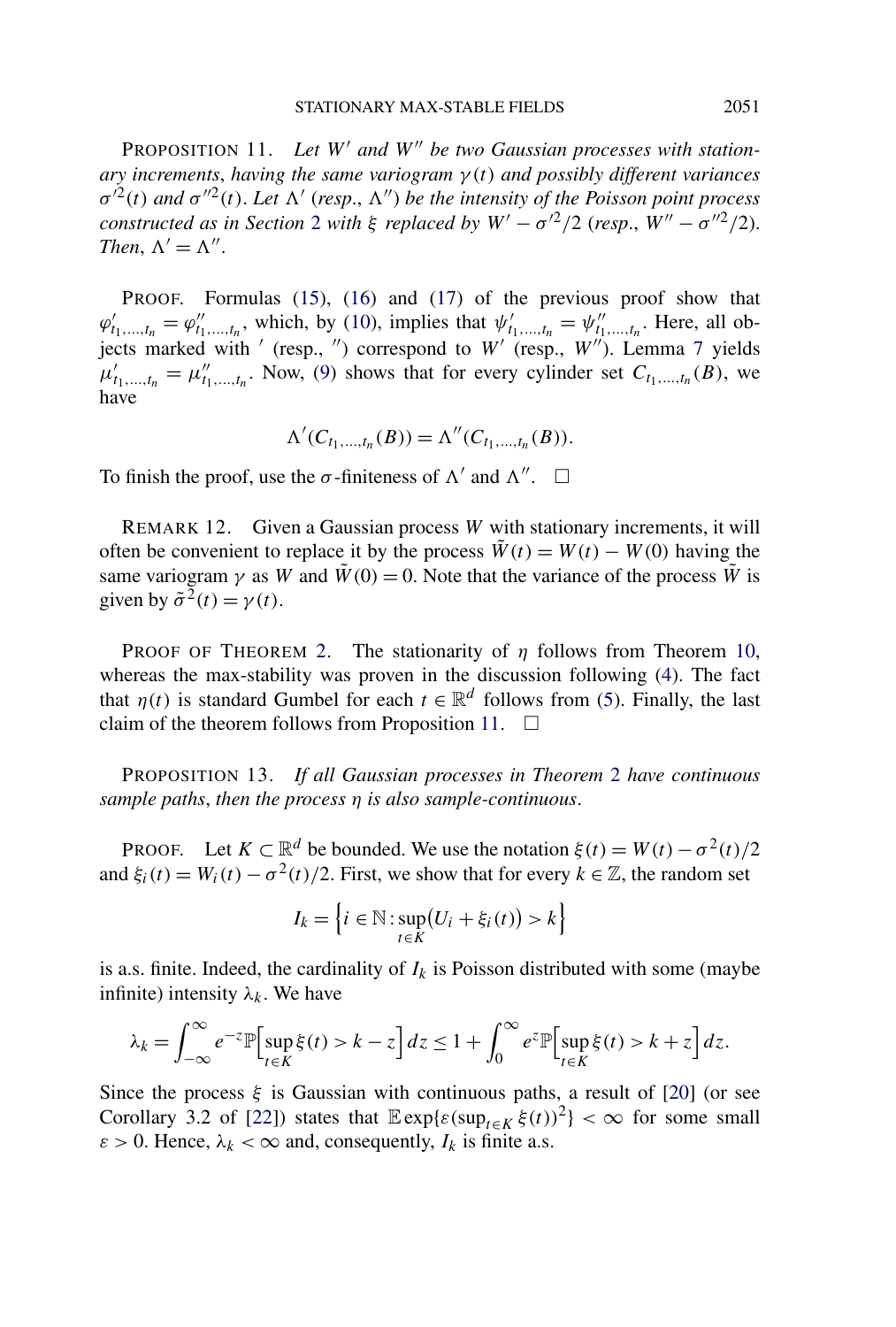<span id="page-10-0"></span>We now show that  $\eta$  is continuous a.s. Let  $A_k$ ,  $k \in \mathbb{Z}$ , be the random event  $\inf_{t \in K} (U_1 + \xi_1(t)) > k$ . Note that  $\mathbb{P}[\bigcup_{k \in \mathbb{Z}} A_k] = 1$ . If, say,  $A_k$  occurs, then

$$
\eta(t) = \bigvee_{i \in I_k \cup \{1\}} (U_i + \xi_i(t)), \qquad t \in K.
$$

It follows that  $\eta$ , being a pointwise maximum of a *finite* number of continuous functions, is itself continuous.  $\Box$ 

**5. Representation as mixed moving maxima process.** We are now going to show that under some conditions on the underlying variogram  $\gamma$ , the Brown– Resnick process *η* has a representation as a mixed moving maxima process. First, we recall a definition of mixed moving maxima processes as given in [\[27, 30\]](#page-23-0); see also [\[14, 29, 31\]](#page-23-0). Let  $\{F(t), t \in \mathbb{R}^d\}$  be a measurable process and suppose that  $\mathbb{E} \int_{\mathbb{R}^d} e^{F(t)} dt < \infty$ . Let  $\sum_{i=1}^{\infty} \delta_{(t_i, y_i)}$  be a Poisson point process on  $\mathbb{R}^d \times \mathbb{R}$ with intensity  $e^{-y}$  *dt dy* (*dt* is the Lebesgue measure on  $\mathbb{R}^d$ ) and let  $F_i$ ,  $i \in \mathbb{N}$ , be independent copies of *F*. A process of the form

$$
\eta(t) = \bigvee_{i=1}^{\infty} \bigl( F_i(t - t_i) + y_i \bigr), \qquad t \in \mathbb{R}^d,
$$

is called a *mixed moving maxima process*. It is convenient to think of *Fi* as a random mark attached to the point  $(t_i, y_i)$ . The process  $\eta$  is stationary and maxstable; its finite-dimensional distributions are given by

$$
\mathbb{P}[\eta(s_1) \leq z_1,\ldots,\eta(s_n) \leq z_n] = \exp\bigg\{-\mathbb{E}\int_{\mathbb{R}^d} \exp\max_{j=1,\ldots,n}\big(F(s_j-t)-z_j\big)dt\bigg\},\,
$$

where  $s_1, \ldots, s_n \in \mathbb{R}^d$ ,  $z_1, \ldots, z_n \in \mathbb{R}$  and  $\mathbb E$  denotes the expectation with respect to the law of  $F$  (see, e.g., [\[29\]](#page-23-0)).

THEOREM 14. *Let*  $\{W(t), t \in \mathbb{R}^d\}$  *be a sample-continuous Gaussian process with stationary increments and variance*  $\sigma^2(t)$ *. Suppose that* 

(18) 
$$
\lim_{\|t\| \to \infty} (W(t) - \sigma^2(t)/2) = -\infty \quad a.s.
$$

*The Brown–Resnick process η defined in Theorem* [2](#page-2-0) *then has a representation as a mixed moving maxima process*.

**PROOF.** Recall that  $\sum_{i=1}^{\infty} \delta_{U_i}$  is a Poisson point process on R with intensity  $e^{-y}$  *dy* and  $W_i$ ,  $i \in \mathbb{N}$ , are independent copies of *W*. The idea of the proof is to look at the random path  $W_i(t) - \sigma^2(t)/2$ , not from its *starting point* corresponding to  $t = 0$ , but rather from its *top point*. Let us be more precise.

Condition (18) implies that we may define a triple  $(T, M, F) \in \mathbb{R}^d \times \mathbb{R} \times C(\mathbb{R}^d)$ by  $M = \sup_{t \in \mathbb{R}^d} (W(t) - \sigma^2(t)/2)$ ,  $T = \inf\{t \in \mathbb{R}^d : W(t) - \sigma^2(t)/2 = M\}$  (the "inf" is understood in, e.g., the lexicographic sense) and  $F(t) = W(t+T) - \sigma^2(t+T)$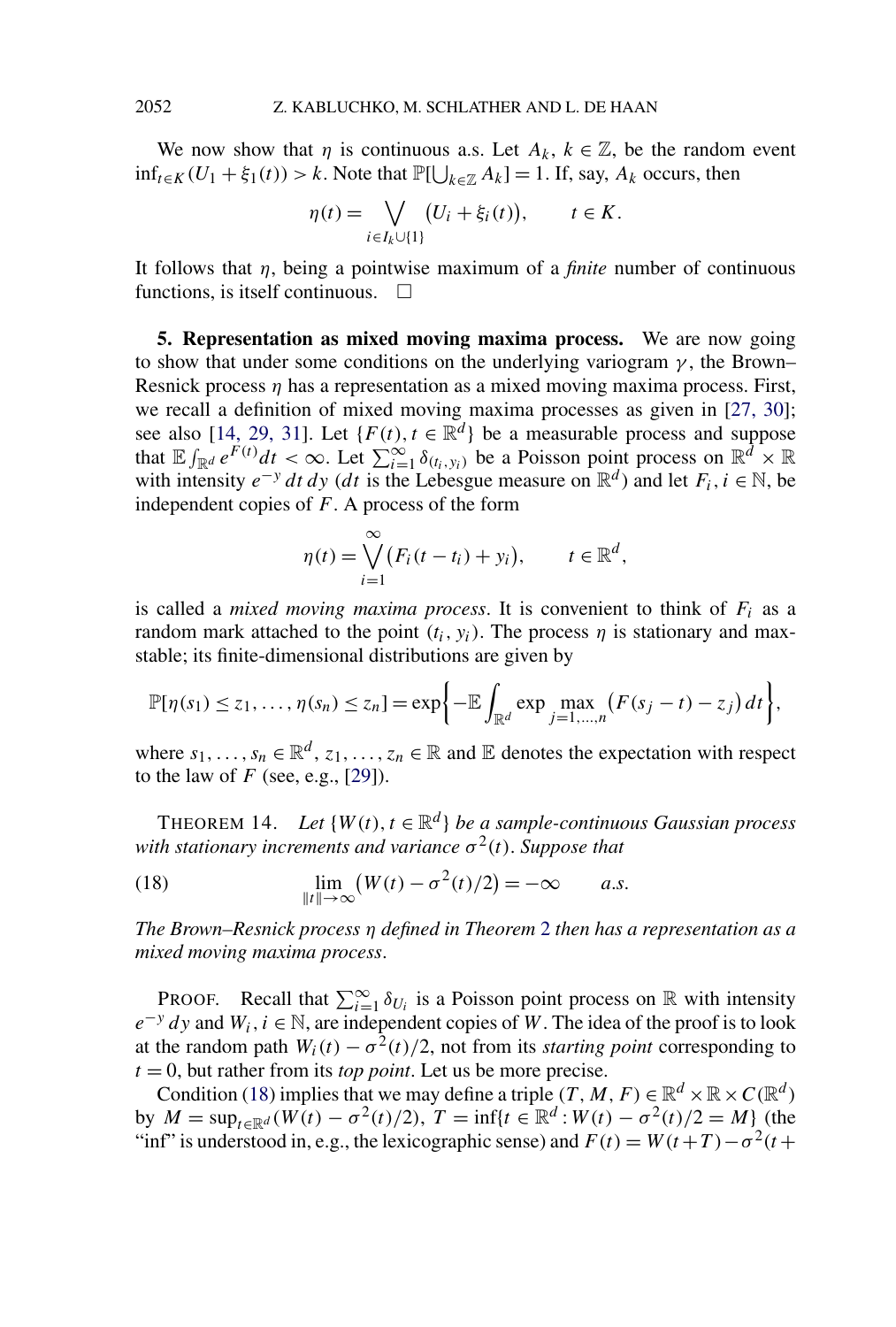*T*)/2 − *M*. So,  $(T, M)$  are the coordinates of the top of the path  $W(t) - \sigma^2(t)/2$ , whereas  $F(t)$  is the path itself, as viewed from its top. Let  $M_i$ ,  $T_i$  and  $F_i$  be defined analogously, with *W* replaced by  $W_i$ . Define a measurable transformation

$$
\pi:\mathbb{R}\times C(\mathbb{R}^d)\to \mathbb{R}^d\times \mathbb{R}\times C(\mathbb{R}^d)
$$

by mapping a pair  $(U, W) \in \mathbb{R} \times C(\mathbb{R}^d)$  to the triple  $(T, U + M, F) \in \mathbb{R}^d \times \mathbb{R} \times$  $C(\mathbb{R}^d)$ . Note that  $\sum_{i=1}^{\infty} \delta_{(U_i, W_i)}$  is a Poisson point process on  $\mathbb{R} \times C(\mathbb{R}^d)$  with intensity  $e^{-y} dy \times d\mathbb{P}_W$ , where  $\mathbb{P}_W$  is the law of *W* on  $C(\mathbb{R}^d)$ . Therefore, by the mapping theorem for Poisson point processes (see, e.g., [\[19\]](#page-23-0)), we obtain that  $\sum_{i=1}^{\infty} \delta(T_i, U_i + M_i, F_i)$  is a Poisson point process on  $\mathbb{R}^d \times \mathbb{R} \times C(\mathbb{R}^d)$  whose intensity measure  $\Psi$  is given by

(19) 
$$
\Psi(A) = \int_{\pi^{-1}(A)} e^{-y} dy \times d\mathbb{P}_W = \int_{\mathbb{R}} e^{-y} \mathbb{P}[(T, M + y, F) \in A] dy,
$$

where *A* denotes a Borel subset of  $\mathbb{R}^d \times \mathbb{R} \times C(\mathbb{R}^d)$ .

We claim that the measure  $\Psi$  has natural invariance properties. First, it follows from (19) that for every  $z \in \mathbb{R}$ , we have

$$
\Psi(A + (0, z, 0)) = \int_{\mathbb{R}} e^{-y} \mathbb{P}[(T, M + y, F) \in A + (0, z, 0)] dy
$$
  
= 
$$
\int_{\mathbb{R}} e^{-y} \mathbb{P}[(T, M + (y - z), F) \in A] dy
$$
  
= 
$$
\int_{\mathbb{R}} e^{-(y+z)} \mathbb{P}[(T, M + y, F) \in A] dy
$$
  
= 
$$
e^{-z} \Psi(A).
$$

Second, Theorem [10](#page-8-0) and Proposition [5](#page-4-0) imply that  $\Psi(A + (t, 0, 0)) = \Psi(A)$  for every  $t \in \mathbb{R}^d$ . To see this, note that the collection  $\{(T_i, U_i + M_i, F_i), i \in \mathbb{N}\}\)$  can be obtained from the collection  $\{U_i + W_i(\cdot) - \sigma^2(\cdot), i \in \mathbb{N}\}\)$ , viewed as a translation invariant Poisson point process on  $C(\mathbb{R}^d)$ , by a measurable transformation, which commutes with spatial translations. Furthermore, note that

$$
\Psi([0,1]^d \times [0,1] \times C(\mathbb{R}^d)) \le \int_{\mathbb{R}} e^{-y} \mathbb{P} \Big[ \sup_{t \in [0,1]^d} W(t) \ge -y \Big] dy
$$

is finite by the same argument (based on [\[20\]](#page-23-0)) as in the proof of Proposition [13.](#page-9-0)

We now show that the above invariance properties imply a product-type representation for  $\Psi$ . Take a measurable set  $A \subset C(\mathbb{R}^d)$  and consider a measure  $\Psi_A$  on  $\mathbb{R}^d \times \mathbb{R}$ , defined as follows: for  $B \subset \mathbb{R}^d \times \mathbb{R}$ , we set  $\Psi_A(B) =$  $\int_{B \times A} e^{y} d\Psi(t, y, F)$ . By the above, the measure  $\Psi_A$  is translation invariant and  $\Psi_A([0,1]^d \times [0,1]) < \infty$ . It follows that  $\Psi_A$  is a multiple of the Lebesgue measure and hence we may write  $d\Psi_A = \mathbb{Q}(A) dt dy$  for some finite constant  $\mathbb{Q}(A)$ .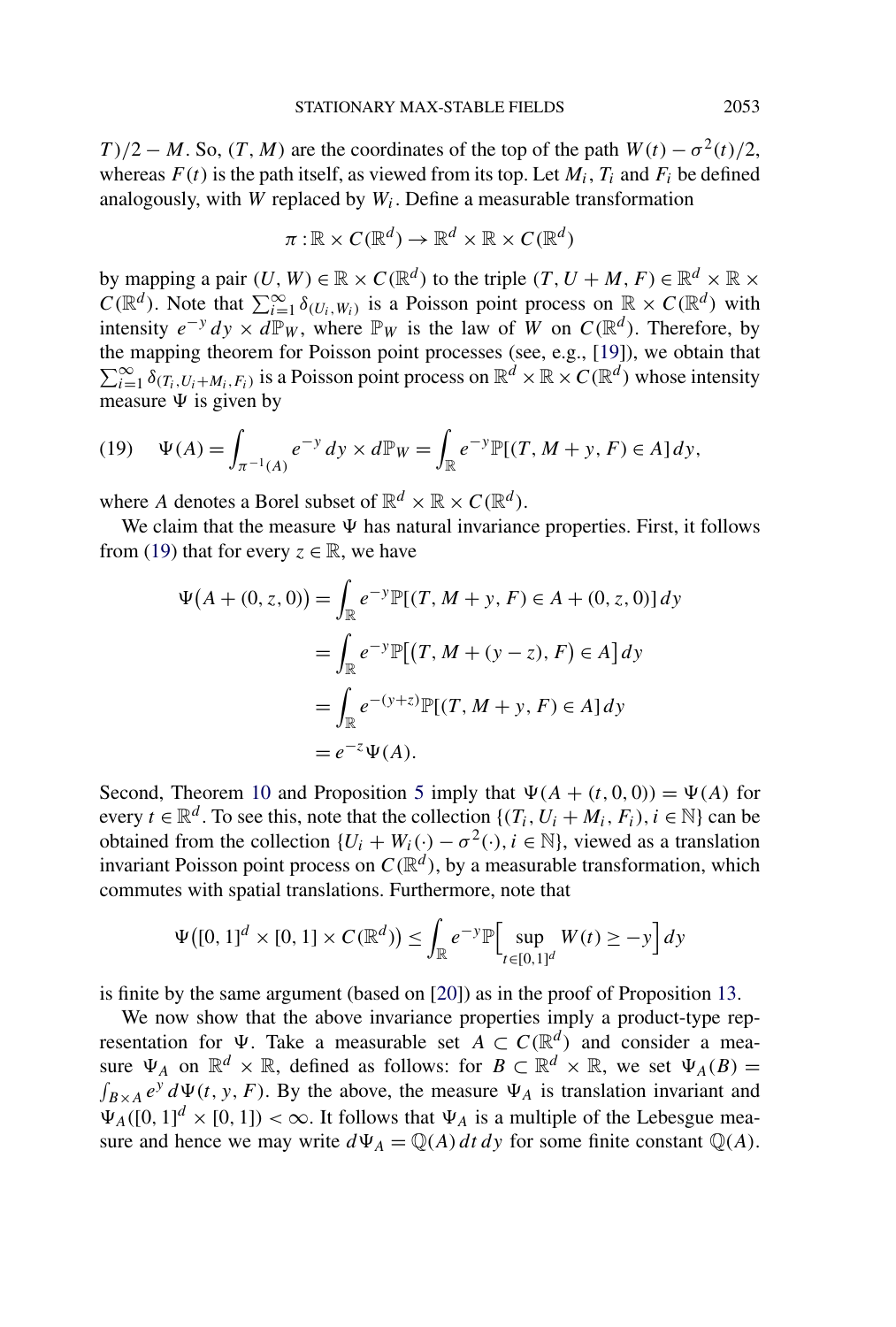Further,  $A \mapsto \mathbb{Q}(A)$  defines a finite measure on  $C(\mathbb{R}^d)$ . Introducing the normalized measure  $\mathbb{Q}' = \mathbb{Q}/c$ , where  $c = \mathbb{Q}(C(\mathbb{R}^d))$ , we may write  $d\Psi$  in the form  $ce^{-y} dt dy \times dQ'$ .

We are ready to finish the proof. The Brown–Resnick process of Theorem [2](#page-2-0) may be written as

$$
\eta(t) = \bigvee_{i=1}^{\infty} (U_i + W_i(t) - \sigma^2(t)/2) = \bigvee_{i=1}^{\infty} (F_i^*(t - t_i^*) + y_i^*),
$$

where  $F_i^*(\cdot) = F_i(\cdot) + \log c$ ,  $t_i^* = T_i$  and  $y_i^* = U_i + M_i - \log c$ . We claim that this gives the required mixed moving maxima representation of *η*. First, recall that  $\sum_{i=1}^{\infty} \delta_{(T_i, U_i + M_i, F_i)}$  is a Poisson point process on  $\mathbb{R}^d \times \mathbb{R} \times C(\mathbb{R}^d)$  with intensity  $d\Psi = ce^{-y} dt dy \times d\mathbb{Q}'$ . It follows that  $\sum_{i=1}^{\infty} \delta_{(t_i^*, y_i^*, F_i^*)}$  is a Poisson point process on the same space with intensity  $e^{-y} dt dy \times dQ^*$ , where  $Q^*$  is the law of  $F + \log c$ for  $F \sim \mathbb{Q}'$ . Thus,  $\sum_{i=1}^{\infty} \delta_{(t_i^*, y_i^*)}$  is a Poisson point process on  $\mathbb{R}^d \times \mathbb{R}$  with intensity  $e^{-y}$  *dt dy*, whereas  $F_i^*$  may be viewed as a random mark sampled independently of  $(t_i^*, y_i^*)$  according to the probability measure  $\mathbb{Q}^*$ , as required.  $\Box$ 

REMARK 15. In the case  $d = 1$ , it follows from Corollary 2.4 of [\[23\]](#page-23-0) that condition [\(18\)](#page-10-0) is satisfied whenever  $\liminf_{t\to\infty} \gamma(t)/\log t > 8$ .

**6. Maxima of independent Gaussian processes.** It was shown by Brown and Resnick [\[4\]](#page-22-0) that a suitably normalized and spatially rescaled maximum of *n* independent Brownian motions or Ornstein–Uhlenbeck processes converges, as  $n \to \infty$ , to the process *η* of Theorem [1.](#page-1-0) Some related results were obtained in [\[15,](#page-23-0) [17, 18, 24\]](#page-23-0). We are going to extend the result of [\[4\]](#page-22-0) to Gaussian processes whose covariance function satisfies a natural regular variation condition.

ASSUMPTION 16. Let  $\{X(t), t \in D\}$  be a zero-mean, unit-variance Gaussian process defined on a neighborhood  $D \subset \mathbb{R}^d$  of 0 and having covariance function  $C(t_1, t_2) = \mathbb{E}[X(t_1)X(t_2)]$ . We assume that the asymptotic relation

(20) 
$$
\lim_{\varepsilon \searrow 0} \frac{1 - C(\varepsilon t_1, \varepsilon t_2)}{L(\varepsilon) \varepsilon^{\alpha}} = \gamma (t_1 - t_2)
$$

holds uniformly in  $t_1, t_2 \in \mathbb{R}^d$  as long as  $t_1, t_2$  stay bounded. Here, *L* is a function varying slowly at 0,  $\alpha \in (0, 2]$ , and  $\gamma : \mathbb{R}^d \to [0, \infty)$  is a continuous function satisfying  $\gamma(\lambda t) = \lambda^{\alpha} \gamma(t)$  for every  $\lambda \geq 0, t \in \mathbb{R}^d$ .

Define normalizing sequences

(21) 
$$
b_n = (2\log n)^{1/2} - (2\log n)^{-1/2}((1/2)\log\log n + \log(2\sqrt{\pi})),
$$

(22) 
$$
s_n = \inf\{s > 0 : L(s)s^{\alpha} = b_n^{-2}\}\
$$

<span id="page-12-0"></span>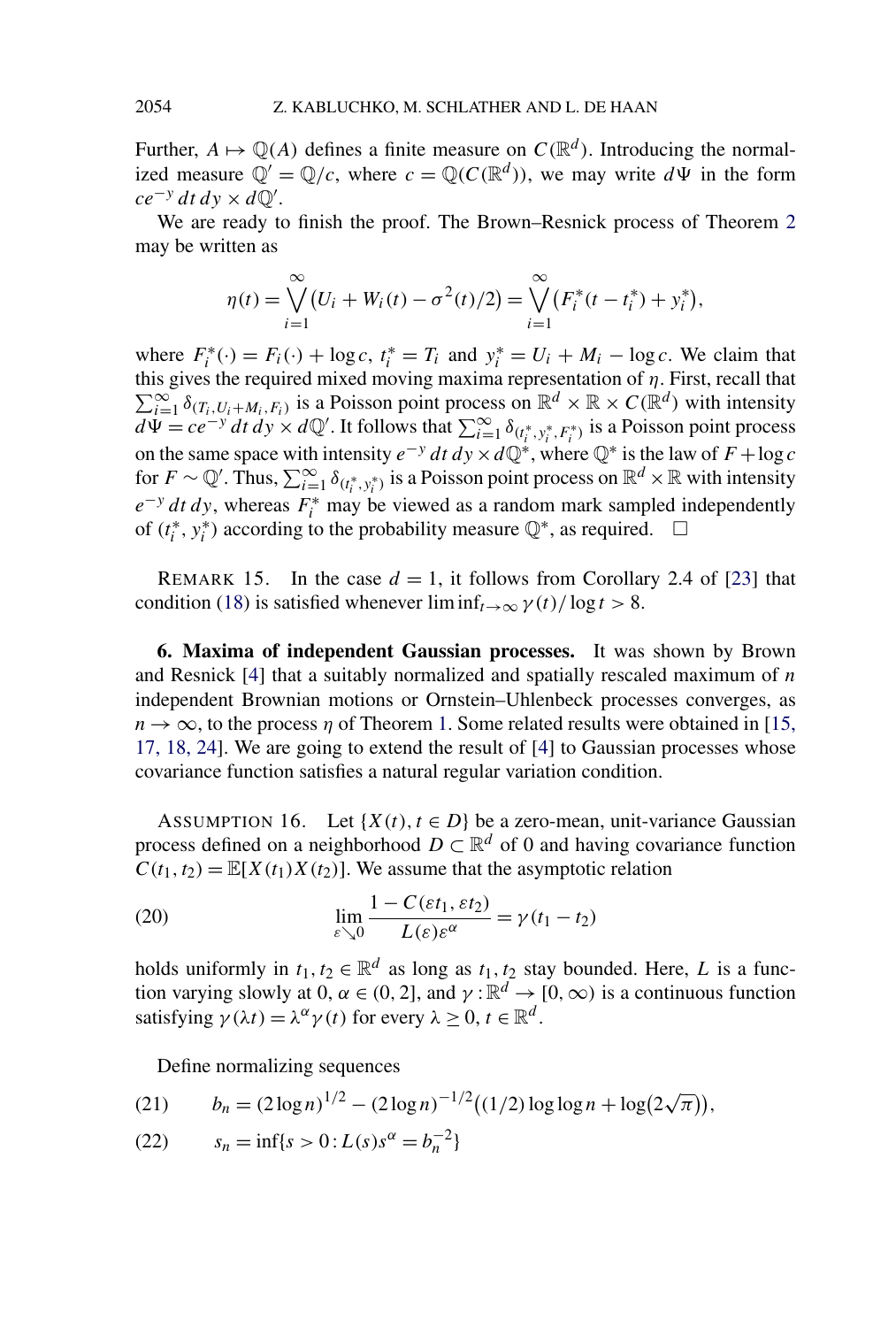<span id="page-13-0"></span>and recall (see, e.g., Theorem 1.5.3 in [\[21\]](#page-23-0)) that, for i.i.d. standard Gaussian  $\{Z_i, i \in \mathbb{N}\}\$ , we have

(23) 
$$
\lim_{n \to \infty} \mathbb{P}\bigg[\bigvee_{i=1}^{n} b_n (Z_i - b_n) \leq y\bigg] = \exp(-e^{-y}).
$$

We write  $\eta_n \Rightarrow \eta$  as  $n \to \infty$  if, for every compact set  $K \subset \mathbb{R}^d$ , the sequence of stochastic processes  $\eta_n$  converges to  $\eta$  weakly on  $C(K)$ , the space of continuous functions on *K*.

THEOREM 17. Let  $X_i$ ,  $i \in \mathbb{N}$ , be independent sample-continuous copies of X, *a process satisfying Assumption* [16.](#page-12-0) *Define*

$$
\eta_n(t) = \bigvee_{i=1}^n b_n(X_i(s_n t) - b_n).
$$

*Then*,  $\eta_n \Rightarrow \eta$  *as*  $n \to \infty$ , where  $\eta$  *is the Brown–Resnick process associated to the variogram* 2*γ* . *In particular*, *γ must be a variogram*.

REMARK 18. The results of [\[4\]](#page-22-0) can be recovered by applying the above theorem to the Ornstein–Uhlenbeck process and to the process  $X(t) = B(t_0 + t)/(t_0 + t_0)$  $t$ <sup>1/2</sup>, where  $t_0 > 0$  and {*B(t), t*  $\in \mathbb{R}$ } is a standard Brownian motion.

PROOF OF THEOREM 17. Note that  $s_n \to 0$  as  $n \to \infty$ . Define a process

$$
Y_n(t) = b_n(X(s_nt) - b_n), \qquad t \in s_n^{-1}D.
$$

Further, for  $w \in \mathbb{R}$ , let  $Y_n^w$  be the process  $Y_n - w$  conditioned on  $\{Y_n(0) = w\}$ . Let  $Y_{i,n}$  and  $Y_{i,n}^w$  be defined analogously, with *X* replaced by  $X_i$ .

The expectation and covariance of the Gaussian process  $Y_n^w$  are given by

(24) 
$$
\mu_n^w(t) = -(b_n^2 + w)(1 - C(s_n t, 0)),
$$

(25) 
$$
r_n(t_1, t_2) = b_n^2 (C(s_n t_1, s_n t_2) - C(s_n t_1, 0) C(s_n t_2, 0)).
$$

Note that the conditional covariance  $r_n(t_1, t_2)$  does not depend on *w*. Let *t*,  $t_1, t_2 \in$  $\mathbb{R}^d$ ,  $w \in \mathbb{R}$  be fixed. Using [\(20\)](#page-12-0) and [\(22\)](#page-12-0), we obtain

(26) 
$$
\lim_{n \to \infty} \mu_n^w(t) = -\gamma(t),
$$

(27) 
$$
\lim_{n \to \infty} r_n(t_1, t_2) = \gamma(t_1) + \gamma(t_2) - \gamma(t_1 - t_2).
$$

A further consequence of (24) is that as long as *t* stays bounded, there is a constant *c* such that, for sufficiently large *n*, we have

(28) 
$$
|\mu_n^w(t)| \leq c + |w|/2 \quad \forall w \in \mathbb{R}.
$$

It follows from (26), (27) that as  $n \to \infty$ , the process  $Y_n^w$  converges in the sense of finite-dimensional distributions to  $\{W(t) - \gamma(t), t \in \mathbb{R}^d\}$ , where  $\{W(t), t \in \mathbb{R}^d\}$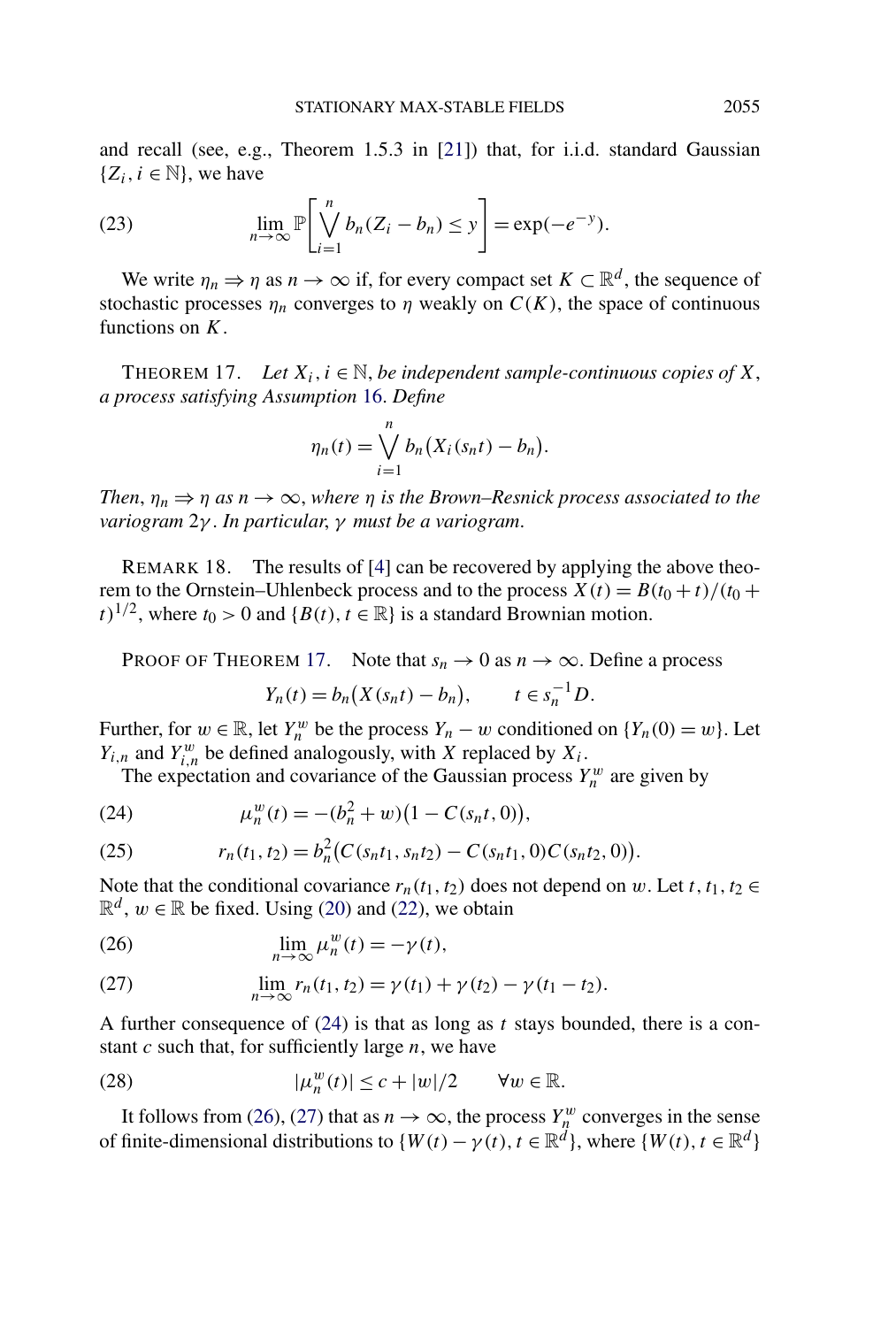is a Gaussian process with stationary increments, variogram  $2\gamma$  and  $W(0) = 0$ . On the other hand, it is known (see, e.g., Corollary 4.19 in [\[26\]](#page-23-0)), that the point process  $\sum_{i=1}^{n} \delta_{Y_{i,n}(0)}$  converges, as  $n \to \infty$ , to the Poisson point process on R with intensity *e*−*<sup>y</sup> dy*. From these two facts, at least on the formal level, we obtain the statement of the theorem. However, making this rigorous requires some work.

First, we show that  $\eta_n$  converges to  $\eta$  in the sense of finite-dimensional distributions. Let  $t_1, \ldots, t_k \in \mathbb{R}^d$  and  $y_1, \ldots, y_k \in \mathbb{R}$  be fixed. By conditioning on  $Y_n(0) = w$  and noting that the density of  $Y_n(0)$  is given by

$$
f_{Y_n(0)}(w) = 1/(\sqrt{2\pi b_n})e^{-(w+b_n^2)^2/2b_n^2},
$$

we obtain

$$
\mathbb{P}[\exists j: Y_n(t_j) > y_j] \\
= \frac{1}{\sqrt{2\pi} b_n} \int_{\mathbb{R}} e^{-(w+b_n^2)^2/(2b_n^2)} \mathbb{P}[\exists j: Y_n(t_j) > y_j | Y_n(0) = w] \, dw \\
= \frac{1}{\sqrt{2\pi} b_n e^{b_n^2/2}} \int_{\mathbb{R}} e^{-w-w^2/(2b_n^2)} \mathbb{P}[\exists j: Y_n^w(t_j) > y_j - w] \, dw.
$$

Noting that [\(21\)](#page-12-0) implies that  $\sqrt{2\pi}b_ne^{b_n^2/2} \sim n$  as  $n \to \infty$  and taking  $A > 0$ , we may write the above as

$$
\mathbb{P}[\exists j: Y_n(t_j) > y_j] \sim \frac{1}{n} \left( \int_{-A}^{A} + \int_{A}^{\infty} + \int_{-\infty}^{-A} \right) = \frac{1}{n} (I_1(n) + I_2(n) + I_3(n)).
$$

Since the convergence of the distribution of  ${Y_n^w(y_j)}_{j=1}^k$  to that of  ${W(y_j)}$  –  $\gamma(y_j) \}_{j=1}^k$  is uniform provided that  $w \in [-A, A]$ , we obtain

(29) 
$$
\lim_{n \to \infty} I_1(n) = \int_{-A}^{A} e^{-w} \mathbb{P}[\exists j : W(t_j) - \gamma(t_j) > y_j - w] dw.
$$

For  $I_2(n)$ , we have the trivial estimate

(30) 
$$
I_2(n) \leq \int_A^{\infty} e^{-w} dw = e^{-A}.
$$

We estimate  $I_3(n)$ . Using [\(28\)](#page-13-0), we obtain, if  $w < -A$  and  $A$ ,  $n$  are large,

$$
\mathbb{P}[Y_n^w(t_j) > y_j - w] \le \mathbb{P}[Y_n^w(t_j) - \mu_n^w(t_j) > y_j - c - |w|/2 - w] \\
 \le \mathbb{P}[Y_n^w(t_j) - \mu_n^w(t_j) > |w|/4].
$$

Recall the well-known estimate  $\Psi(t) \leq e^{-t^2/2}$ ,  $t \geq 0$ , where  $\Psi(t)$  is the tail of the standard Gaussian distribution. By [\(27\)](#page-13-0),  $\text{Var}[Y_n^w(t_j)] < \kappa^2$  for some  $\kappa > 0$  and all  $j = 1, \ldots, k, w \in \mathbb{R}, n \in \mathbb{N}$ . Hence,

$$
\mathbb{P}[Y_n^w(t_j) > y_j - w] \le e^{-(w/4)^2/(2\kappa^2)}.
$$

<span id="page-14-0"></span>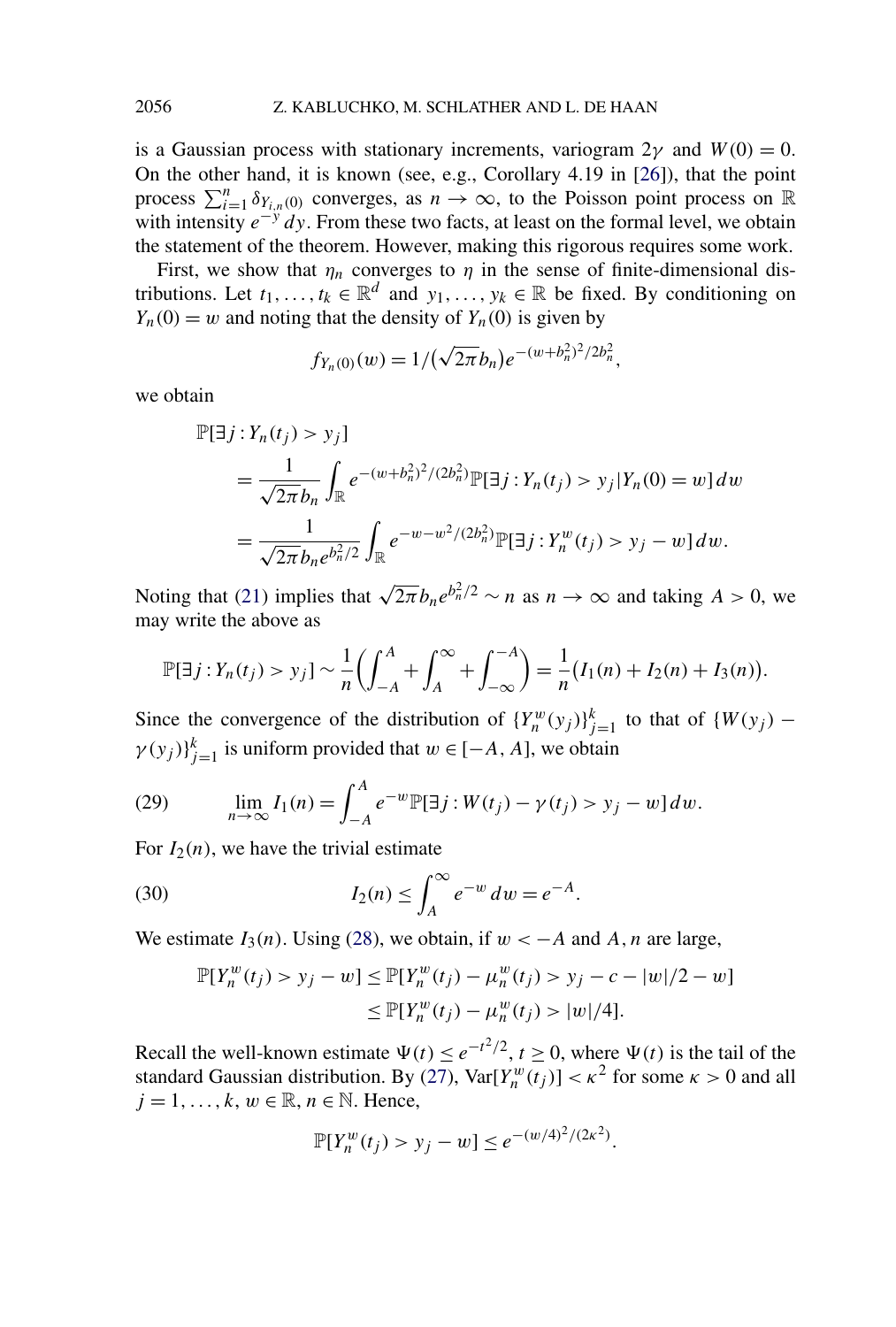<span id="page-15-0"></span>It follows that

$$
I_3(n) \leq \sum_{j=1}^k \int_{-\infty}^{-A} e^{-w} \mathbb{P}[Y_n^w(t_j) > y_j - w] dw \leq k \int_{-\infty}^{-A} e^{-w} e^{-w^2/(32\kappa^2)} dw.
$$

Hence,

(31) 
$$
\lim_{A \to \infty} \lim_{n \to \infty} I_3(n) = 0.
$$

Bringing [\(29\)](#page-14-0), [\(30\)](#page-14-0) and (31) together and letting  $A \rightarrow \infty$ , we obtain

$$
\mathbb{P}[\exists j: Y_n(t_j) > y_j] \sim \frac{1}{n} \int_{\mathbb{R}} e^{-w} \mathbb{P}[\exists j: W(t_j) - \gamma(t_j) > y_j - w] \, dw
$$
\n
$$
= \frac{1}{n} \mathbb{E} \exp \max_{j=1,\dots,k} \left( W(t_j) - \gamma(t_j) - y_j \right)
$$

as  $n \to \infty$ . Therefore,

$$
\lim_{n \to \infty} \mathbb{P}[\forall j : \eta_n(t_j) \le y_j] = \lim_{n \to \infty} (1 - \mathbb{P}[\exists j : Y_n(t_j) > y_j])^n
$$
  
=  $\exp\left\{-\mathbb{E}\exp\max_{j=1,\dots,k} (W(t_j) - \gamma(t_j) - y_j)\right\}.$ 

By [\(5\)](#page-3-0), the right-hand side coincides with  $\mathbb{P}[\forall j : \eta(t_i) \leq y_i]$ , which proves that  $\eta_n$ converges to  $\eta$  in the sense of finite-dimensional distributions.

It remains to show that the sequence  $\eta_n$  is tight in  $C(K)$ , where  $K \subset \mathbb{R}^d$  is a fixed compact set. First, note that the sequence  $\eta_n(0)$  is tight in R [in fact, the distribution of  $\eta_n(0)$  converges weakly to the Gumbel distribution]. For a function  $f \in C(K)$  and  $\delta > 0$ , define

$$
\omega_{\delta}(f) = \sup_{t_1, t_2 \in K, \|t_1 - t_2\| \le \delta} |f(t_1) - f(t_2)|.
$$

By the standard tightness criterion (see, e.g., Theorem 7.3 in [\[3\]](#page-22-0)), we need to show that for every  $\varepsilon > 0$ ,  $a > 0$ , there exists some  $\delta > 0$  such that

(32) 
$$
\mathbb{P}[\omega_{\delta}(\eta_n) > a] < \varepsilon \quad \text{for all } n > N.
$$

Throughout, *N* denotes a large integer whose value may change from line to line. We concentrate on proving (32). The proof of the next lemma will be given later.

LEMMA 19. *The following assertions hold*:

- 1. *for every*  $c > 0$ , *the family of processes*  $Y_n^w$ ,  $w \in [-c, c]$ ,  $n \in \mathbb{N}$ , *is tight in C(K)*;
- 2. *the family of processes*  $Y_n^w \mu_n^w$ ,  $w \in \mathbb{R}$ ,  $n \in \mathbb{N}$ , *is tight in*  $C(K)$ .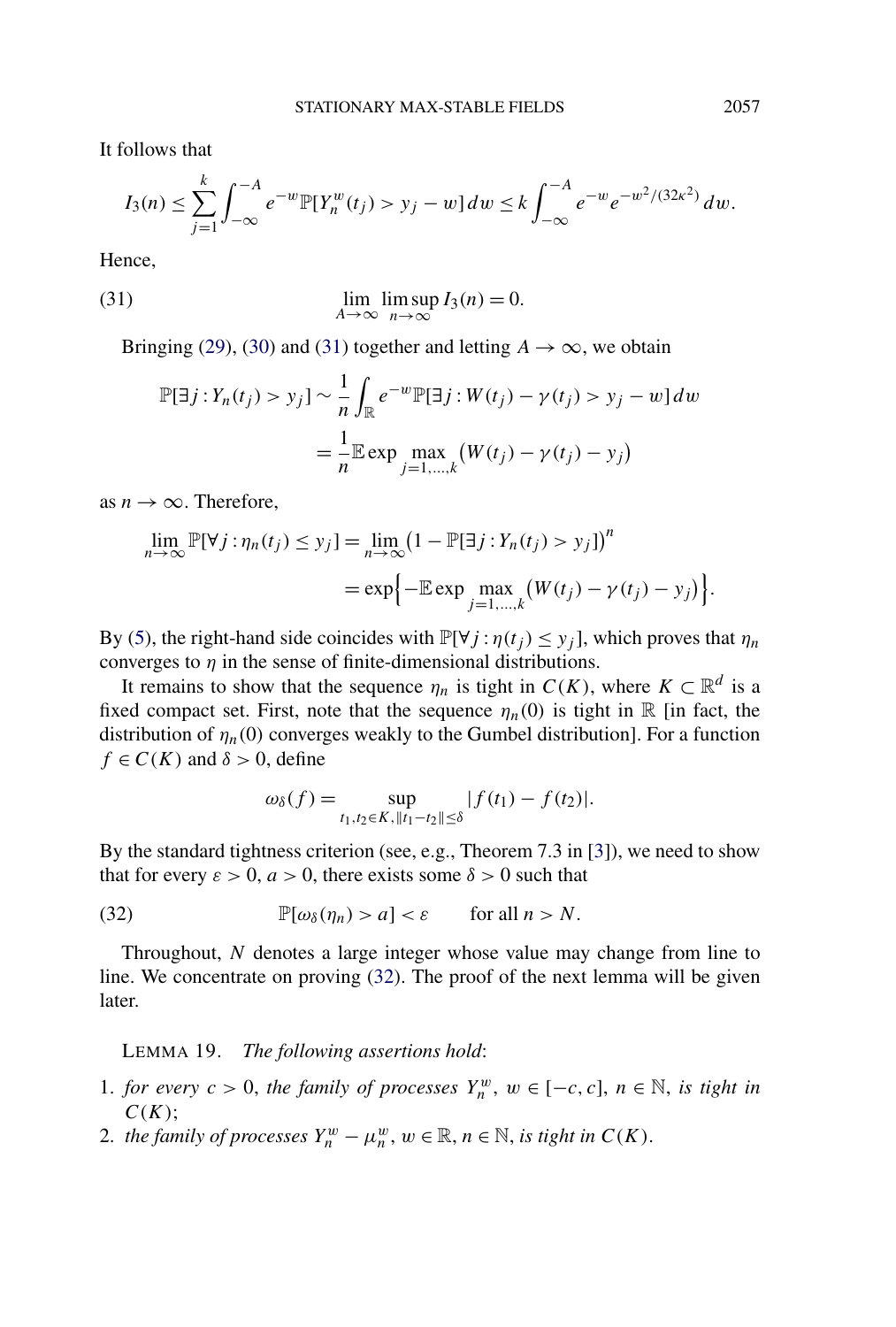For  $c_1 > 0$ , define a sequence of random events

$$
E_n = \left\{ \inf_{t \in K} \eta_n(t) < -c_1 \right\}.
$$

We show that we can find  $c_1 > 0$  such that  $P[E_n] < \varepsilon$  for all  $n > N$ . First, choose *c*<sub>0</sub> so large that  $2e^{-c_0} < \varepsilon$ . Using part 1 of Lemma [19,](#page-15-0) choose  $c_1$  so large that

$$
\mathbb{P}\Big[\inf_{t\in K}Y_n^w(t) < c_0 - c_1\Big] < 1/2 \qquad \text{for all } w \in [-c_0, c_0], n \in \mathbb{N}.
$$

Define random events

$$
A_{i,n} = \Big\{ Y_{i,n}(0) \in [-c_0, c_0], \inf_{t \in K} Y_{i,n}(t) - Y_{i,n}(0) \ge c_0 - c_1 \Big\}.
$$

We have, by conditioning on  $Y_{i,n}(0) = w$ ,

$$
\mathbb{P}[A_{i,n}] = (\sqrt{2\pi b_n} e^{b_n^2/2})^{-1} \int_{-c_0}^{c_0} e^{-w - w^2/(2b_n^2)} \mathbb{P}\Big[\inf_{t \in K} Y_n^w(t) \ge c_0 - c_1\Big] dw
$$
  

$$
\ge \frac{1}{4n} \int_{-c_0}^{c_0} e^{-w - w^2/(2b_n^2)} dw, \qquad n > N,
$$

which implies that  $\mathbb{P}[A_{i,n}] \ge c_0/n$  if  $c_0$  is sufficiently large and  $n > N = N(c_0)$ . Noting that  $\mathbb{P}[E_n] \le \mathbb{P}[\bigcap_{i=1}^n A_{i,n}^c]$  gives

$$
\mathbb{P}[E_n] \le (1 - c_0/n)^n \le 2e^{-c_0} < \varepsilon, \qquad n > N.
$$

For  $c_2 > 0$ , define the random events

$$
F_n = \bigcup_{i=1}^n \{ Y_{i,n}(0) > c_2 \},
$$
  
\n
$$
G_n = \Big\{ \exists t \in K : \eta_n(t) \neq \sup_{i \in \{1, ..., n\} : |Y_{i,n}(0)| < c_2} Y_{i,n}(t) \Big\}.
$$

Trivially,  $\mathbb{P}[F_n] = \mathbb{P}[\eta_n(0) > c_2] < \varepsilon$  for every *n*, if  $c_2$  is large. We show that there exists some  $c_2 > 0$  such that  $P[G_n] < 3\varepsilon$  for  $n > N$ . Introduce random events

$$
B_{i,n} = \Big\{ Y_{i,n}(0) < -c_2, \sup_{t \in K} Y_{i,n}(t) > -c_1 \Big\}.
$$

Then, again conditioning on  $Y_{i,n}(0) = w$  and recalling [\(28\)](#page-13-0), we obtain

$$
\mathbb{P}[B_{i,n}] = (\sqrt{2\pi}b_n e^{b_n^2/2})^{-1} \int_{-\infty}^{-c_2} e^{-w-w^2/(2b_n^2)} \mathbb{P} \Big[ \sup_{t \in K} Y_n^w(t) > -c_1 - w \Big] dw.
$$

By part 2 of Lemma [19,](#page-15-0) there exists some  $c_3 > 0$  such that

$$
\mathbb{P}\Big[\sup_{t\in K}\big(Y_n^w(t)-\mu_n^w(t)\big)>c_3\Big]<1/2,\qquad w\in\mathbb{R}, n\in\mathbb{N}.
$$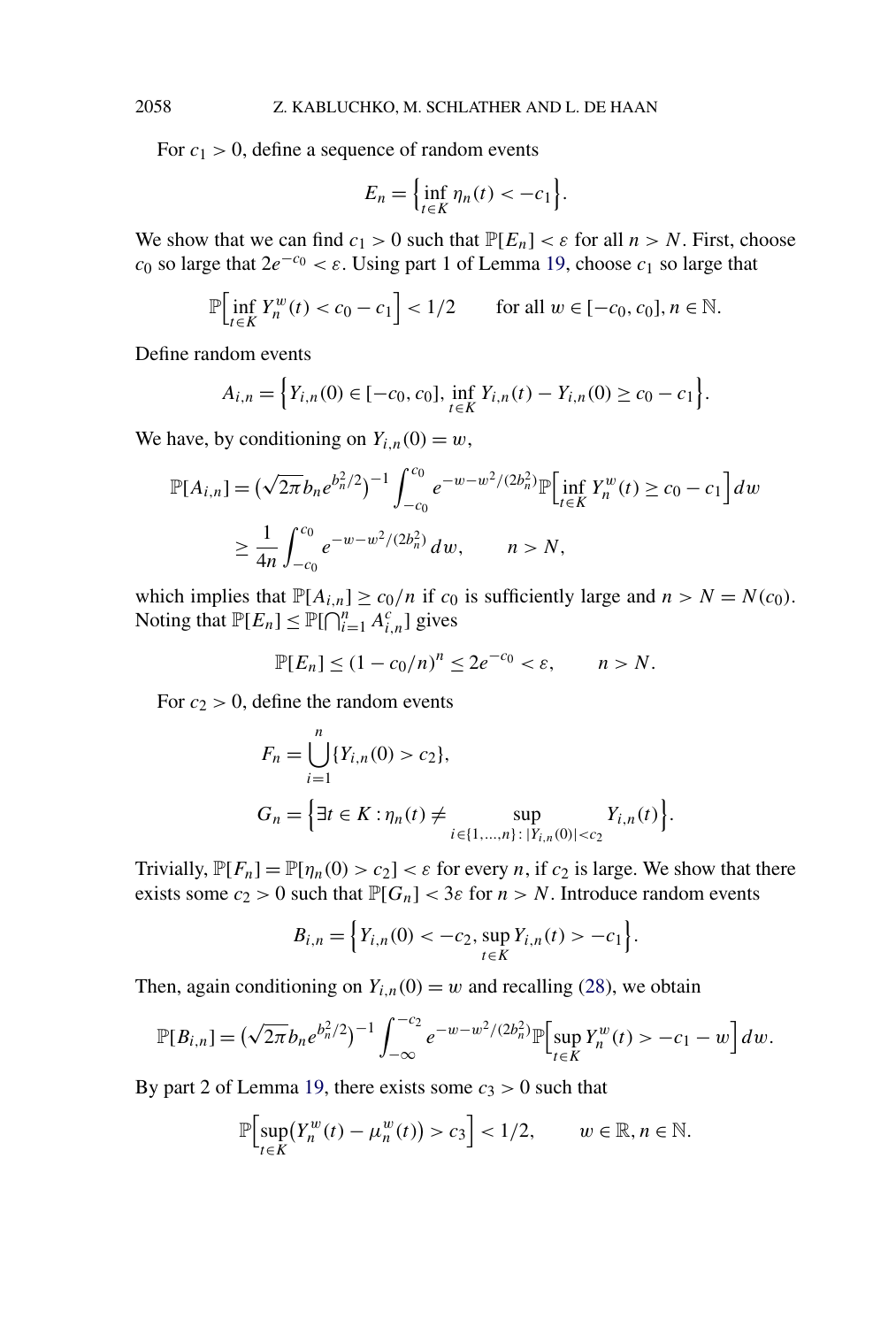Recall that, by [\(28\)](#page-13-0) and [\(25\)](#page-13-0), we have

$$
\sup_{t \in K} \mu_n^w \le c_4 - \frac{w}{2}, \qquad \sup_{t \in K} \text{Var}\, Y_n^w(t) < \kappa^2, \qquad w < 0, n > N,
$$

for some *c*4*,κ*. Applying Borell's inequality (see Theorem D.1 in [\[25\]](#page-23-0)), together with the above estimates, we obtain, for  $w < 0$ ,

$$
\mathbb{P}\Big[\sup_{t\in K} Y_n^w(t) > -c_1 - w\Big] < 2\Psi\big(-( -c_1 - w/2 - c_3 - c_4)/\kappa\big),
$$

where  $\Psi$  is the tail of the standard Gaussian distribution. If  $w < -4(c_1 + c_3 + c_4)$ , this, together with the bound  $\Psi(t) \le e^{-t^2/2}$ ,  $t \ge 0$ , implies that

$$
\mathbb{P}\Big[\sup_{t\in K} Y_n^w(t) > -c_1 - w\Big] < 2e^{-w^2/(32\kappa^2)}, \qquad n > N.
$$

It follows that, for  $n > N$  and  $c_2 > 4(c_1 + c_3 + c_4)$ ,

$$
\mathbb{P}[B_{i,n}] \leq \frac{4}{n} \int_{-\infty}^{-c_2} e^{-w} e^{-w^2/(32\kappa^2)} dw.
$$

So, we can choose  $c_2$  sufficiently large that  $nP[B_{1,n}] < \varepsilon$  for  $n > N$ . Therefore,

$$
\mathbb{P}[G_n] \leq \mathbb{P}[E_n] + \mathbb{P}[F_n] + \mathbb{P}[G_n \setminus (E_n \cup F_n)] < 2\varepsilon + n \mathbb{P}[B_{1,n}] < 3\varepsilon.
$$

We are now ready to prove [\(32\)](#page-15-0). Let

$$
C_{i,n} = \{Y_{i,n}(0) \in [-c_2, c_2], \omega_{\delta}(Y_{i,n}) > a\}
$$

and define  $H_n = \bigcup_{i=1}^n C_{i,n}$ . Then,

$$
\mathbb{P}[C_{i,n}] = (\sqrt{2\pi}b_n e^{b_n^2/2})^{-1} \int_{-c_2}^{c_2} e^{-w-w^2/(2b_n^2)} \mathbb{P}[\omega_\delta(Y_n^w) > a] dw.
$$

By part 1 of Lemma [19](#page-15-0) and the tightness criterion (see Theorem 7.3 in [\[3\]](#page-22-0)), we can make  $\mathbb{P}[\omega_{\delta}(Y_n^w) > a]$  arbitrary small (uniformly in  $w \in [-c_2, c_2]$  and for  $n > N$ ) by choosing  $\delta$  small. So, choose  $\delta > 0$  sufficiently small that  $\mathbb{P}[C_{i,n}] < \frac{\varepsilon}{n}$ . Then,

$$
\mathbb{P}[\omega_{\delta}(\eta_n) > a] \le \mathbb{P}[G_n] + \mathbb{P}[H_n] < 3\varepsilon + n \mathbb{P}[C_{1,n}] < 4\varepsilon,
$$

which yields [\(32\)](#page-15-0) with  $4\varepsilon$  instead of  $\varepsilon$ . This proves the tightness of the sequence  $\eta_n$  and completes the proof of Theorem [17.](#page-13-0)  $\Box$ 

PROOF OF LEMMA [19.](#page-15-0) It follows from [\(25\)](#page-13-0) that, independently of *w*,

$$
\begin{aligned} \text{Var}\big(Y_n^w(t_1) - Y_n^w(t_2)\big) \\ &= b_n^2 \big(2 - 2C(s_n t_1, s_n t_2) - \big(C(s_n t_1, 0) - C(s_n t_2, 0)\big)^2\big) \\ &\le 2b_n^2 \big(1 - C(s_n t_1, s_n t_2)\big). \end{aligned}
$$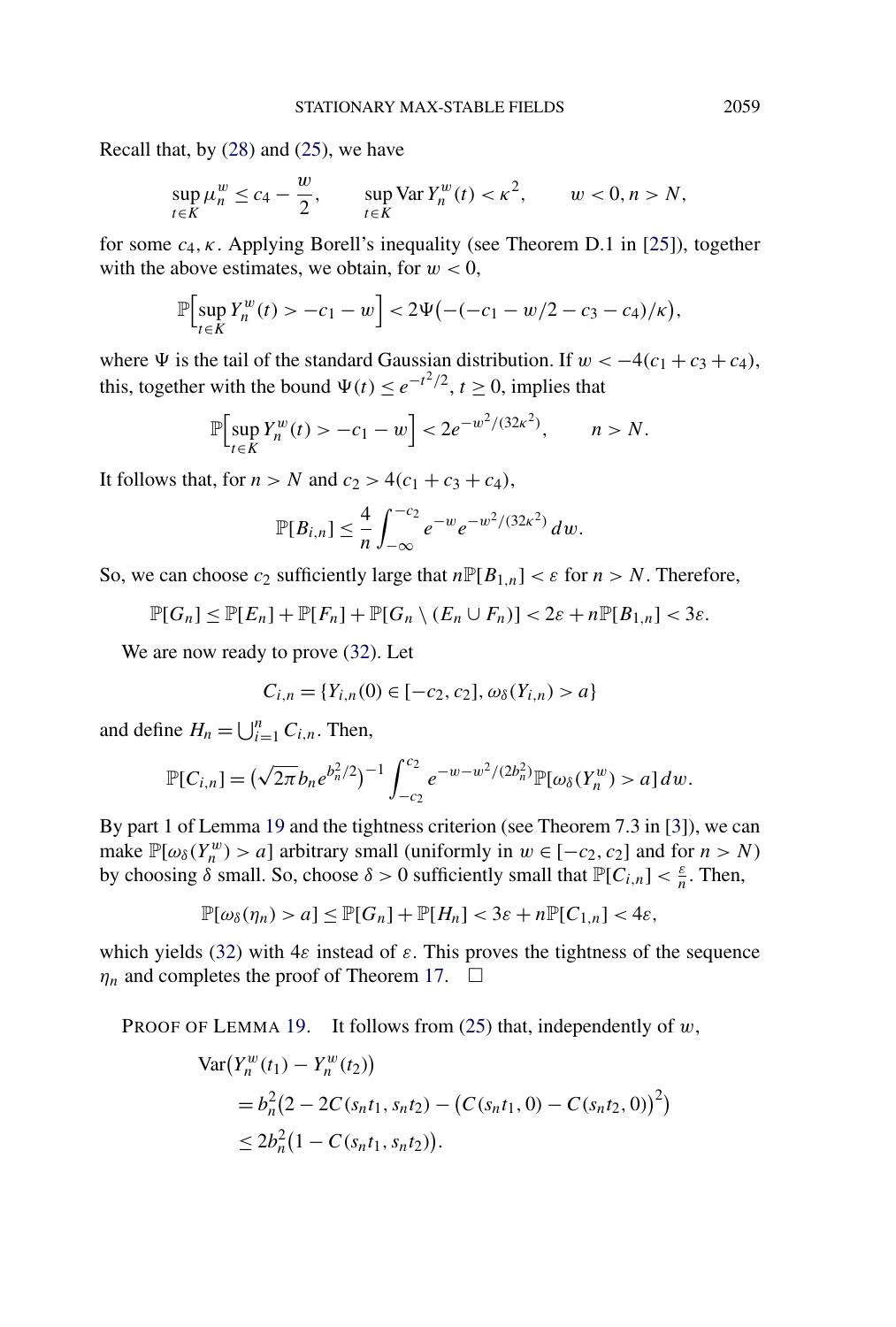Assumption [16](#page-12-0) implies that, uniformly in  $t_1, t_2 \in K$ ,

$$
\text{Var}(Y_n^w(t_1) - Y_n^w(t_2)) \le 2b_n^2 \cdot 2(L(s_n)s_n^{\alpha} \gamma(t_1 - t_2)), \qquad n > N.
$$

By [\(22\)](#page-12-0), we have  $b_n^2 L(s_n) s_n^{\alpha} \le 2$ ,  $n > N$ , and so, for some  $c_5 > 0$ ,

(33) 
$$
\text{Var}(Y_n^w(t_1) - Y_n^w(t_2)) \le 8\gamma(t_1 - t_2) \le c_5 \|t_1 - t_2\|^{\alpha}, \qquad n > N.
$$

Now, the second claim of the lemma follows from (33) by applying Corol-lary 11.7 of [\[22\]](#page-23-0) to the family of processes  $Y_n^w - \mu_n^w$ ,  $w \in \mathbb{R}$ ,  $n \in \mathbb{N}$  [take  $\psi(x) = x^2$ ,  $d^2(t_1, t_2) = c_5 \|t_1 - t_2\|^{\alpha}$  there]. To prove the first claim, we need to additionally show that  $\mu_n^w$ ,  $w \in [-c, c]$ ,  $n \in \mathbb{N}$ , is a tight family of functions in  $C(K)$ . This last statement follows from  $(24)$ , which shows that the convergence  $\mu_n^w(t) \to -\gamma(t)$  in [\(26\)](#page-13-0) is uniform in  $t \in K$ ,  $w \in [-c, c]$ .  $\Box$ 

**7. Domains of attraction.** We are now going to prove a partial converse of Theorem [17.](#page-13-0) More precisely, we characterize all nontrivial limits of normalized and spatially rescaled pointwise maxima of stationary Gaussian processes. Let us call a random process  $\{\eta(t), t \in \mathbb{R}^d\}$  *degenerate* if, for all  $t_1, t_2 \in \mathbb{R}^d$ , we have  $\eta(t_1) = \eta(t_2)$  a.s.

THEOREM 20. *Let*  $\{X(t), t \in \mathbb{R}^d\}$  *be a stationary zero-mean, unit-variance Gaussian process with continuous covariance*  $C(t) = \mathbb{E}[X(0)X(t)]$  *and let*  $X_i$ , *i* ∈ *N*, *be independent copies of X*. *Suppose that, for some sequences*  $a'_n > 0$ ,  $b'_n$  ∈  $\mathbb{R}$  *and*  $s'_n > 0$ , *the process*  $\{\eta'_n(t), t \in \mathbb{R}^d\}$  *defined by* 

$$
\eta'_{n}(t) = \bigvee_{i=1}^{n} a'_{n}(X_{i}(s'_{n}t) - b'_{n})
$$

*converges, as*  $n \to \infty$ *, to some nondegenerate, continuous-in-probability process*  $\{\eta'(t), t \in \mathbb{R}^d\}$ , *in the sense of finite-dimensional distributions. The following assertions then hold*:

1. *there is an*  $\alpha \in (0, 2]$ , *a finite measure*  $\mu$  *on the unit sphere*  $\mathbb{S}^{d-1}$  *in*  $\mathbb{R}^d$  *and a function L that varies slowly at* 0 *such that*

(34) 
$$
1 - C(t) \sim L(\|t\|) \gamma(t) \quad \text{as } t \to 0,
$$

*where*

(35) 
$$
\gamma(t) = \int_{\mathbb{S}^{d-1}} |\langle t, x \rangle|^{\alpha} d\mu(x);
$$

2. the normalizing sequences  $a'_n$ ,  $b'_n$  and  $s'_n$  satisfy

(36)  $\lim_{n \to \infty} a'_n/b_n = A > 0, \qquad \lim_{n \to \infty} b_n(b'_n - b_n) = B \in \mathbb{R},$ 

$$
(37) \qquad \lim_{n \to \infty} b_n^2 L(s'_n) s'^{\alpha}_n = s > 0,
$$

*where*  $b_n$  *is defined by* [\(21\)](#page-12-0);

<span id="page-18-0"></span>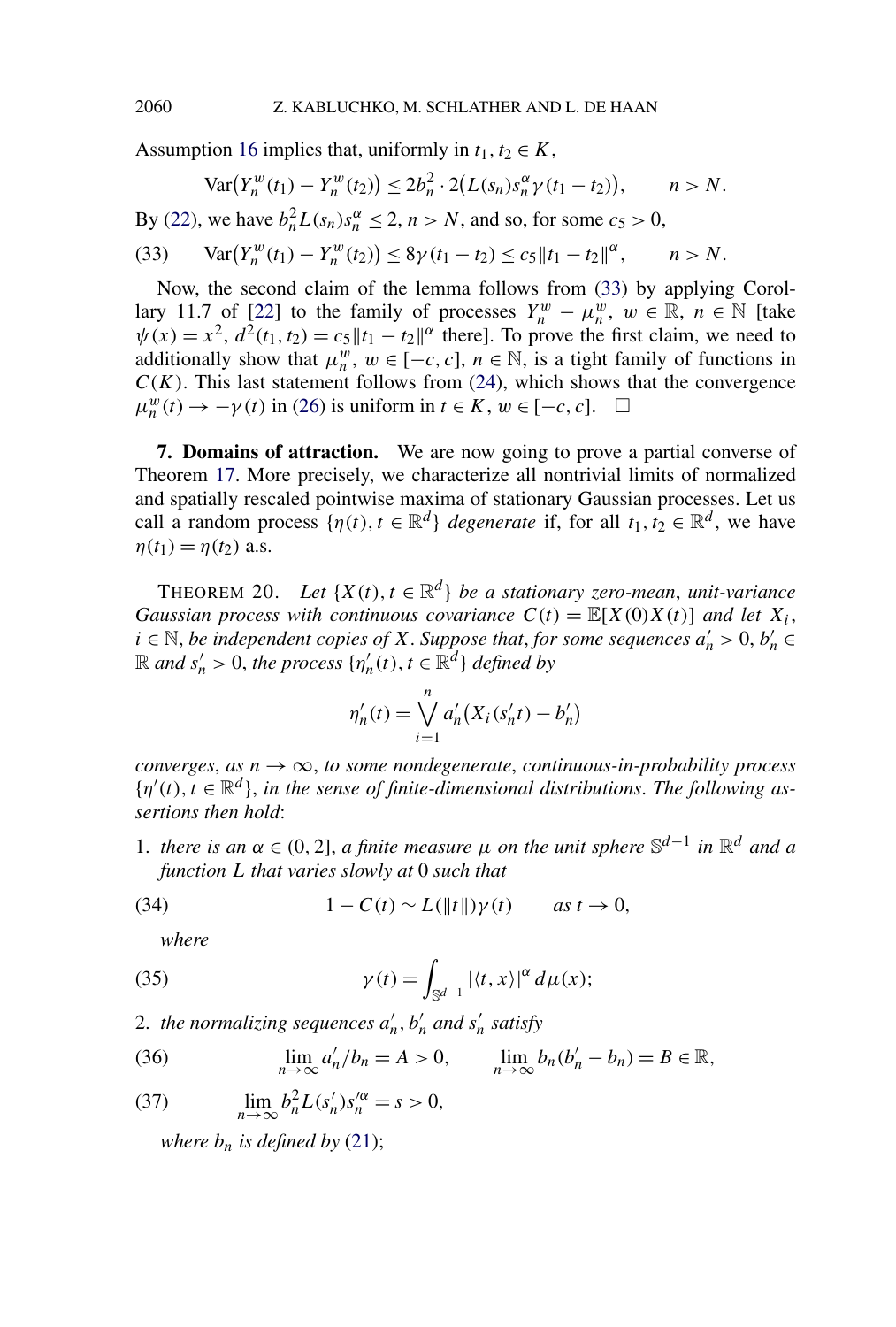<span id="page-19-0"></span>3. *the limiting process η coincides with A(η* − *B)*, *where η is the Brown–Resnick process associated to the variogram* 2*sγ* .

We need a lemma, the essential part of which was proven in [\[18\]](#page-23-0).

LEMMA 21. *For*  $n \in \mathbb{N}$ , *let*  $Z_1^{(n)}$ ,  $\ldots$ ,  $Z_n^{(n)}$  *be i.i.d. bivariate Gaussian vectors having standard Gaussian margins and correlation ρn*. *The maxima*

$$
M_n = \bigvee_{i=1}^n b_n (Z_i^{(n)} - b_n)
$$

*converge in distribution to some bivariate random vector if and only if*

(38) 
$$
\lim_{n \to \infty} b_n^2 (1 - \rho_n) = c
$$

*for some*  $c \in [0, \infty]$ . *The limiting bivariate distribution depends on c continuously*; *its margins are independent if and only if*  $c = \infty$  *and are equal a.s. if and only if*  $c = 0$ .

PROOF. Suppose, first, that (38) holds. Then, by a result of [\[18\]](#page-23-0), the sequence  $M_n$  converges in distribution. The explicit formula, given in [\[18\]](#page-23-0), shows that the limiting distributions corresponding to different values of *c* are different. Suppose, now, that (38) does not hold. We then have  $0 \leq \liminf b_n^2(1 - \rho_n)$  $\limsup b_n^2(1 - \rho_n) \le \infty$ . Again using [\[18\]](#page-23-0), we obtain that the sequence  $M_n$  has at least two different accumulation points and thus does not converge. The last claim of the lemma follows again from the explicit formula in [\[18\]](#page-23-0).  $\Box$ 

PROOF OF THEOREM [20.](#page-18-0) By stationarity of *X*, the distribution of  $\eta'(t)$  does not depend on  $t \in \mathbb{R}^d$ . Thus, if for some constant  $c_0$ ,  $\eta'(0) = c_0$  a.s., then for every  $\hat{t} \in \mathbb{R}^d$ ,  $\eta'(t) = c_0$  a.s., which is a contradiction since  $\eta'$  is assumed to be nondegenerate. So, in the sequel, we assume that  $\eta'(0)$  is not a.s. constant. In this case, the convergence-to-types theorem (see Proposition 0.2 in [\[26\]](#page-23-0)), together with [\(23\)](#page-13-0), yields constants  $A > 0$ ,  $B \in \mathbb{R}$  such that [\(36\)](#page-18-0) holds. It follows that the process

$$
\eta_n(t) = \bigvee_{i=1}^n b_n(X_i(s'_n t) - b_n)
$$

converges, as  $n \to \infty$ , to the nondegenerate limit  $\eta = A^{-1}\eta' + B$ . From now on, we consider the processes  $\eta_n$  and  $\eta$  instead of  $\eta'_n$  and  $\eta'$ .

For any fixed  $t \in \mathbb{R}^d$ , the previous lemma, applied to the triangular array of bivariate vectors  $Z_i^{(n)} = (X_i(0), X_i(s'_n t)), i = 1, ..., n, n \in \mathbb{N}$ , yields a constant  $c(t) \in [0, \infty]$  such that

(39) 
$$
\lim_{n \to \infty} b_n^2 (1 - C(s'_n t)) = c(t).
$$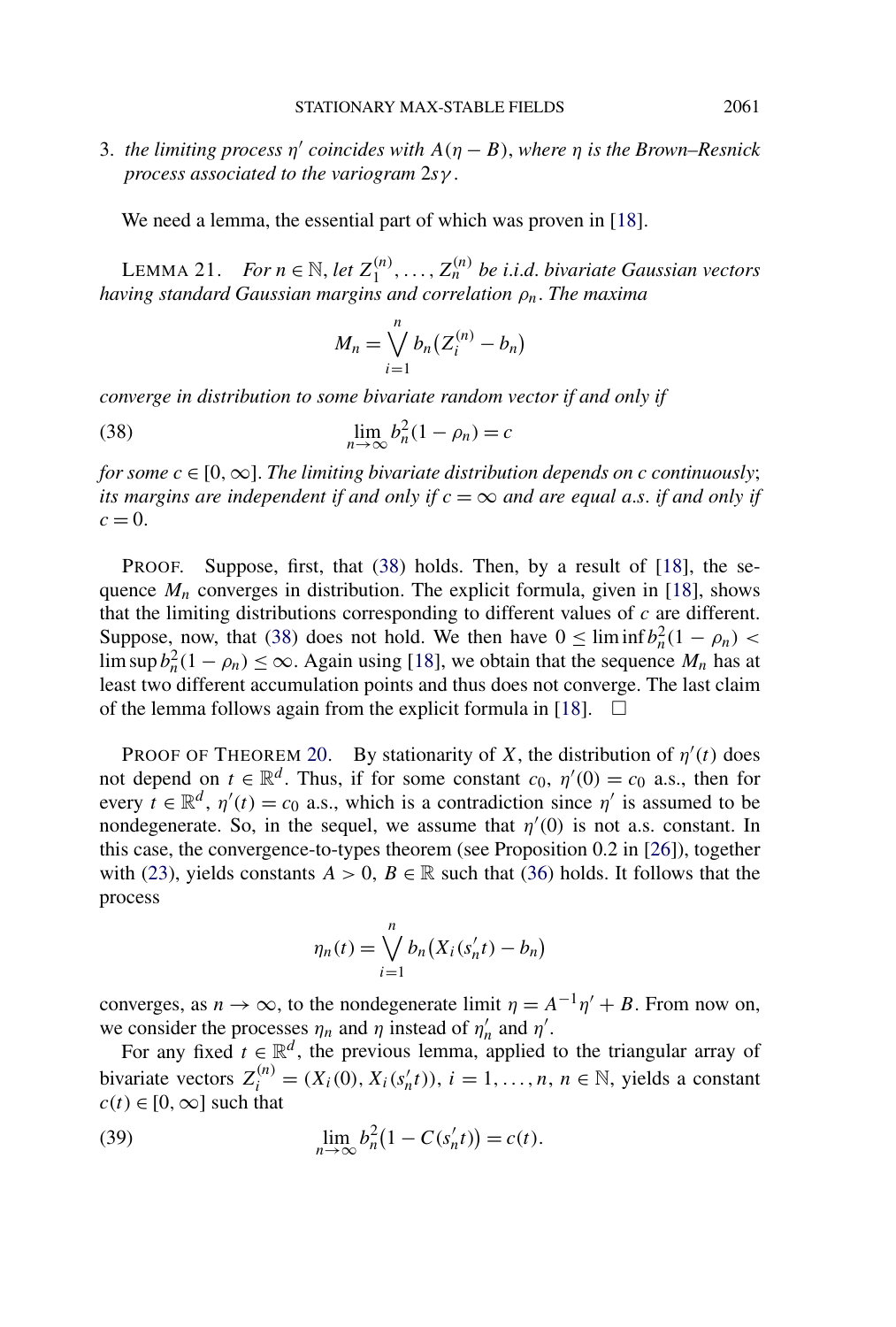Since the limiting process  $\eta$  is assumed to be continuous in probability, the distribution of the bivariate vector  $(\eta(0), \eta(t))$  must converge weakly to the distribution of  $(\eta(0), \eta(0))$  as  $t \to 0$ . Using the last statement of Lemma [21,](#page-19-0) we obtain that  $\lim_{t\to 0} c(t) = c(0) = 0$ , that is, *c* is continuous at the origin. Note, also, that  $c(t_0) \neq 0$  for some  $t_0 \neq 0$  since otherwise the process  $\eta$  would be degenerate.

By Bochner's theorem, there exists an  $\mathbb{R}^d$ -valued random variable *ξ* such that the characteristic function of  $\xi$  is  $C(t)$ . Moreover, since the function *C* is realvalued, the distribution of *ξ* must be symmetric with respect to the origin. Let *ξi*, *i* ∈ N, be i.i.d. copies of *ξ* . Then, the characteristic function *ϕn* of

$$
S_n = s'_n \sum_{i=1}^{[b_n^2]} \xi_i
$$

is given by  $\varphi_n(t) = C(s'_n t)^{[b_n^2]}$  so that [\(39\)](#page-19-0) yields

$$
\lim_{n \to \infty} \varphi_n(t) = \lim_{n \to \infty} (1 - c(t)/b_n^2 + o(1/b_n^2))^{[b_n^2]} = e^{-c(t)}.
$$

Now, Lévy's convergence theorem tells us that the random vector  $S_n$  converges weakly to a random vector *S* whose distribution is necessarily nondegenerate (i.e.,  $\mathbb{P}[S = 0] \neq 1$ ; to see this, recall that  $c(t_0) \neq 0$  and hence  $e^{-c(t_0)} \neq 1$  for some  $t_0 \neq 0$ ), stable with some parameter  $\alpha \in (0, 2]$  and symmetric with respect to the origin. It follows from the characterization of domains of attraction of multidimensional symmetric stable distributions in terms of characteristic functions (see Corollaries 1 and 2 in [\[1\]](#page-22-0)) that the covariance function *C* must have the form [\(34\)](#page-18-0), [\(35\)](#page-18-0). Inserting this in [\(39\)](#page-19-0) for some *t* with  $||t|| = 1$ , we obtain

$$
\lim_{n \to \infty} b_n^2 L(s'_n) s'^\alpha_n \gamma(t) = c(t),
$$

which yields [\(37\)](#page-18-0). Furthermore, [\(34\)](#page-18-0) and [\(35\)](#page-18-0) imply that the process *X* sat-isfies Assumption [16.](#page-12-0) Therefore, by Theorem [17,](#page-13-0) the limiting process  $\eta$  must be the Brown–Resnick process associated to the variogram  $2s\gamma$ . Recalling that  $\eta = A^{-1} \eta' + B$ , we obtain the last statement of the theorem.  $\Box$ 

**8. Extensions and remarks.** In view of Theorems [17](#page-13-0) and [20,](#page-18-0) the question arises as to whether max-stable processes corresponding to variograms *γ* that are not of the form [\(35\)](#page-18-0) also admit representations as limits of pointwise maxima of stationary Gaussian processes in some broader sense, as in Theorem [20.](#page-18-0) The answer is affirmative, as the following theorem shows.

THEOREM 22. Let  $\gamma$  be a variogram on  $\mathbb{R}^d$ , that is,  $\gamma(0) = 0$  and  $\gamma$  is nega*tive definite. For each*  $n \in \mathbb{N}$ , *let*  $X_{1n}, \ldots, X_{nn}$  *be i.i.d. copies of a stationary zeromean Gaussian process*  $\{X_n(t), t \in \mathbb{R}^d\}$  *with covariance function*  $\exp(-\gamma(t)/b_n^2)$ . *Define*

$$
\eta_n(t) = \bigvee_{i=1}^n b_n(X_{in}(t) - b_n), \qquad t \in \mathbb{R}^d.
$$

<span id="page-20-0"></span>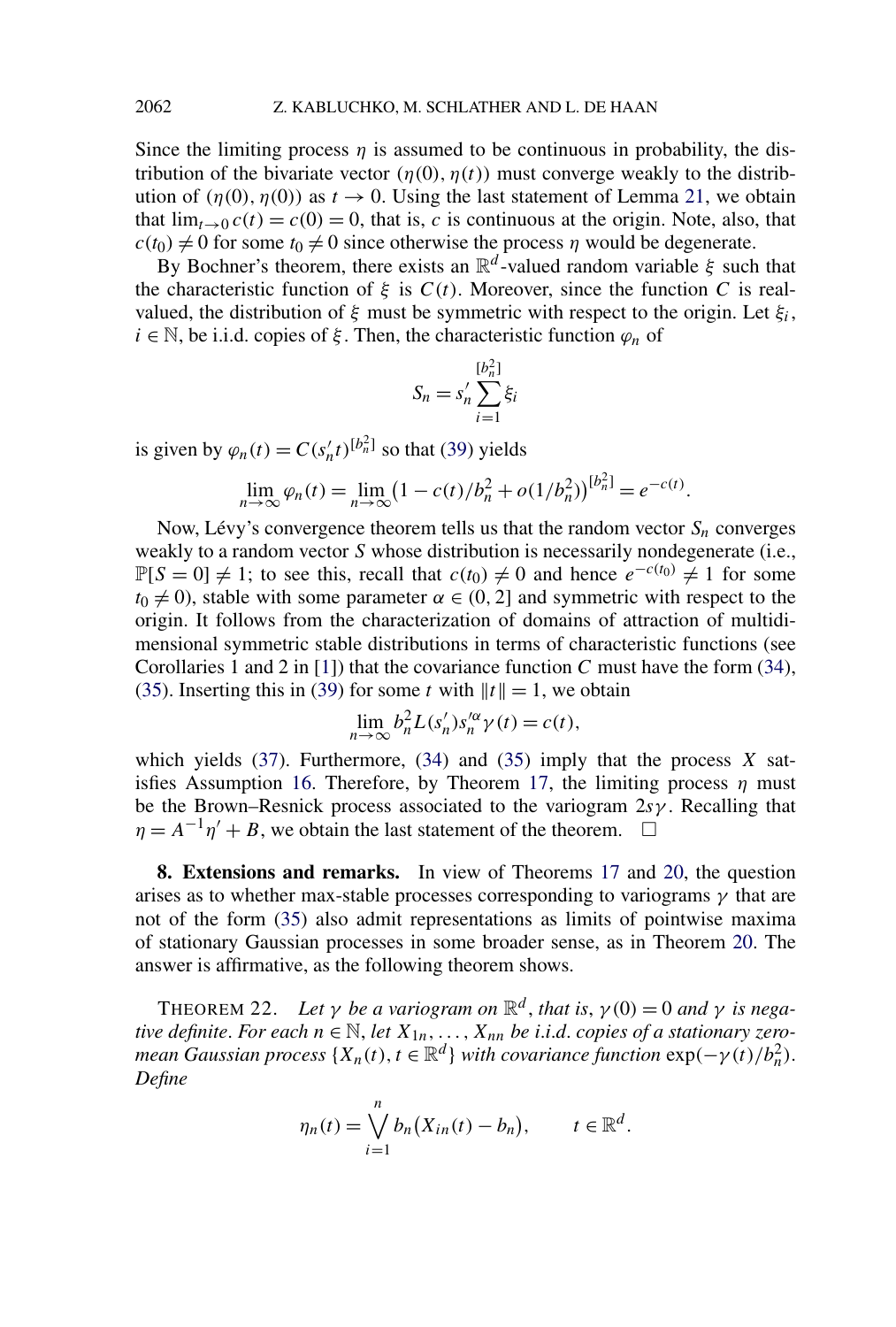*Then*, *ηn converges*, *in the sense of finite-dimensional distributions*, *to the Brown– Resnick process associated to the variogram* 2*γ* .

PROOF. Note that  $exp(-\gamma(t)/b_n^2)$  is indeed a covariance function of some stationary Gaussian process, by Schoenberg's theorem (see Theorem 7.8 in [\[2\]](#page-22-0)). As in the proof of Theorem [17,](#page-13-0) it can be shown that the conditional distribution of  $b_n(X_{in}(t) - X_{in}(0))$ , given that  $b_n(X_{in}(0) - b_n) = w$ , converges to the distribution of  $W(t) - \gamma(t)$ , where *W* is a Gaussian process with stationary increments, variogram  $2\gamma$  and  $W(0) = 0$ . The rest of the proof is the same as that of Theorem [17.](#page-13-0)  $\Box$ 

REMARK 23. The above theorem gives another proof of stationarity in Theo-rem [2](#page-2-0) in the case  $W(0) = 0$ .

REMARK 24. The bivariate distributions of the Brown–Resnick process *η* associated to the variogram  $\gamma$  are given by the formula

$$
\mathbb{P}(\eta(t_1) \le y_1, \eta(t_2) \le y_2)
$$
  
=  $\exp\left\{-e^{-y_1}\Phi\left(\sqrt{\gamma(t_1 - t_2)}/2 + \frac{y_2 - y_1}{\sqrt{\gamma(t_1 - t_2)}}\right)\right\}$   
 $-e^{-y_2}\Phi\left(\sqrt{\gamma(t_1 - t_2)}/2 + \frac{y_1 - y_2}{\sqrt{\gamma(t_1 - t_2)}}\right)\right\},\,$ 

where  $\Phi$  is the standard normal distribution function.

PROOF. The remark is a consequence of Theorem [22](#page-20-0) and a result of [\[18\]](#page-23-0). Moreover, it follows from Theorem [22](#page-20-0) that the finite-dimensional distributions of the process *η* belong to the family of multivariate max-stable distributions intro-duced in [\[18\]](#page-23-0).  $\Box$ 

REMARK 25. A natural dependence measure between  $\eta(0)$  and  $\eta(t)$  is given by *ρ(t)* = 2 − *ς(t)* ∈ [0*,* 1], where *ς(t)* is determined from the condition

$$
\mathbb{P}[\eta(0) \le z, \eta(t) \le z] = \mathbb{P}[\eta(0) \le z]^{S(t)}
$$

for some (and hence all)  $z \in \mathbb{R}$ ; see, for example, [\[7, 28\]](#page-22-0). It follows from Remark 24 that

$$
\rho(t) = 2\big(1 - \Phi\big(\sqrt{\gamma(t)}/2\big)\big).
$$

Thus, a variogram  $\gamma$  is completely determined by the dependence function  $\rho(t)$ of the corresponding process *η*. It follows that  $\eta(0)$  and  $\eta(t)$  become asymptotically independent as  $||t|| \to \infty$  [which corresponds to  $\rho(t) \to 0$ ] if and only if  $\gamma(t) \to \infty$  as  $||t|| \to \infty$ . Furthermore, if  $d = 1$ , then, by Theorem 3.4 in [\[30\]](#page-23-0), the process *η* is mixing if and only if  $\gamma(t) \to \infty$  as  $t \to \infty$ .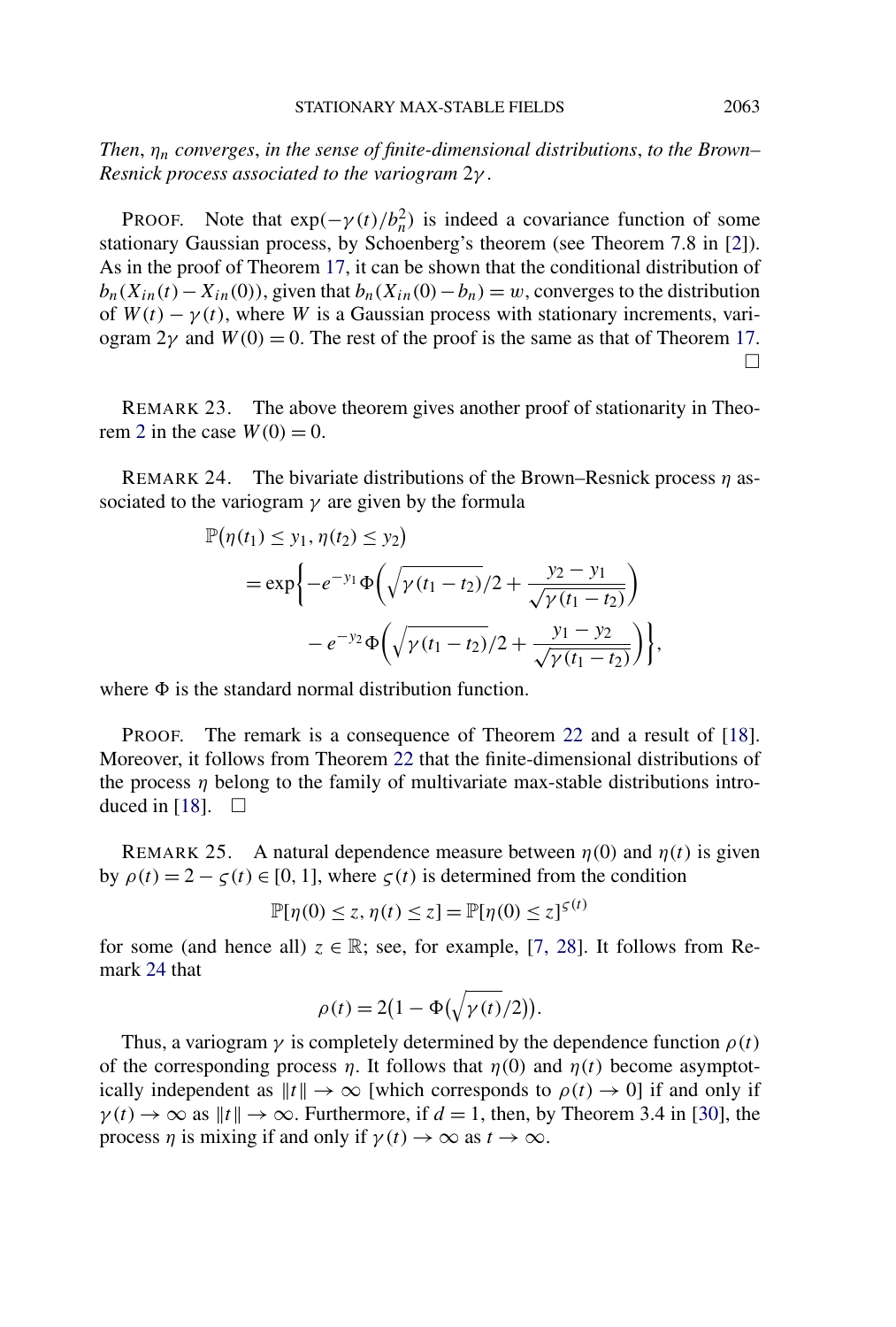<span id="page-22-0"></span>REMARK 26. Theorem [17](#page-13-0) may be generalized to processes whose covariance has different Hölder exponents in different directions. For example, assume that  ${X(t), t \in \mathbb{R}^d}$  is a stationary zero-mean Gaussian process with covariance function *C* satisfying

$$
C(t) = C(t_1, ..., t_d) = 1 - \sum_{i=1}^d c_i |t_i|^{\alpha_i} + o(||t||^{\alpha_d}) \quad \text{as } t \to 0
$$

for some  $0 < \alpha_1 \leq \cdots \leq \alpha_d \leq 2$ ,  $c_1, \ldots, c_d > 0$ . If  $X_i, i \in \mathbb{N}$ , are independent copies of *X*, then

$$
\eta_n(t) = \bigvee_{i=1}^n b_n(X_i(b_n^{-2/\alpha_1}t_1,\ldots,b_n^{-2/\alpha_d}t_d) - b_n)
$$

converges to the Brown–Resnick process associated to the variogram 2*γ* , where  $\gamma(t_1, ..., t_d) = \sum_{i=1}^d c_i |t_i|^{\alpha_i}.$ 

**Acknowledgments.** The authors are grateful to the referees for numerous useful suggestions which considerably improved the paper. We thank also Achim Wübker for introducing us to [1].

## **REFERENCES**

- [1] AARONSON, J. and DENKER, M. (1998). Characteristic functions of random variables attracted to 1-stable laws. *Ann*. *Probab*. **26** 399–415. [MR1617056](http://www.ams.org/mathscinet-getitem?mr=1617056)
- [2] BERG, C. and FORST, G. (1975). *Potential Theory on Locally Compact Abelian Groups*. Springer, New York. [MR0481057](http://www.ams.org/mathscinet-getitem?mr=0481057)
- [3] BILLINGSLEY, P. (1999). *Convergence of Probability Measures*, 2nd ed. Wiley, New York. [MR1700749](http://www.ams.org/mathscinet-getitem?mr=1700749)
- [4] BROWN, B. M. and RESNICK, S. I. (1977). Extreme values of independent stochastic processes. *J*. *Appl*. *Probab*. **14** 732–739. [MR0517438](http://www.ams.org/mathscinet-getitem?mr=0517438)
- [5] BROWN, M. (1970). A property of Poisson processes and its application to macroscopic equilibrium of particle systems. *Ann*. *Math*. *Statist*. **41** 1935–1941. [MR0277039](http://www.ams.org/mathscinet-getitem?mr=0277039)
- [6] BUISHAND, T., DE HAAN, L. and ZHOU, C. (2008). On spatial extremes: With application to a rainfall problem. *Ann*. *Appl*. *Stat*. **2** 624–642.
- [7] DAVIS, R. A. and RESNICK, S. I. (1989). Basic properties and prediction of max-ARMA processes. *Adv*. *in Appl*. *Probab*. **21** 781–803. [MR1039628](http://www.ams.org/mathscinet-getitem?mr=1039628)
- [8] DE HAAN, L. (1984). A spectral representation for max-stable processes. *Ann*. *Probab*. **12** 1194–1204. [MR757776](http://www.ams.org/mathscinet-getitem?mr=757776)
- [9] DE HAAN, L. and FERREIRA, A. (2006). *Extreme Value Theory*: *An Introduction*. Springer, New York. [MR2234156](http://www.ams.org/mathscinet-getitem?mr=2234156)
- [10] DE HAAN, L. and LIN, T. (2001). On convergence toward an extreme value distribution in *C*[0*,* 1]. *Ann*. *Probab*. **29** 467–483. [MR1825160](http://www.ams.org/mathscinet-getitem?mr=1825160)
- [11] DE HAAN, L. and PEREIRA, T. T. (2006). Spatial extremes: Models for the stationary case. *Ann*. *Statist*. **34** 146–168. [MR2275238](http://www.ams.org/mathscinet-getitem?mr=2275238)
- [12] DE HAAN, L. and PICKANDS, J. (1986). Stationary min-stable stochastic processes. *Probab*. *Theory Related Fields* **72** 477–492. [MR847381](http://www.ams.org/mathscinet-getitem?mr=847381)